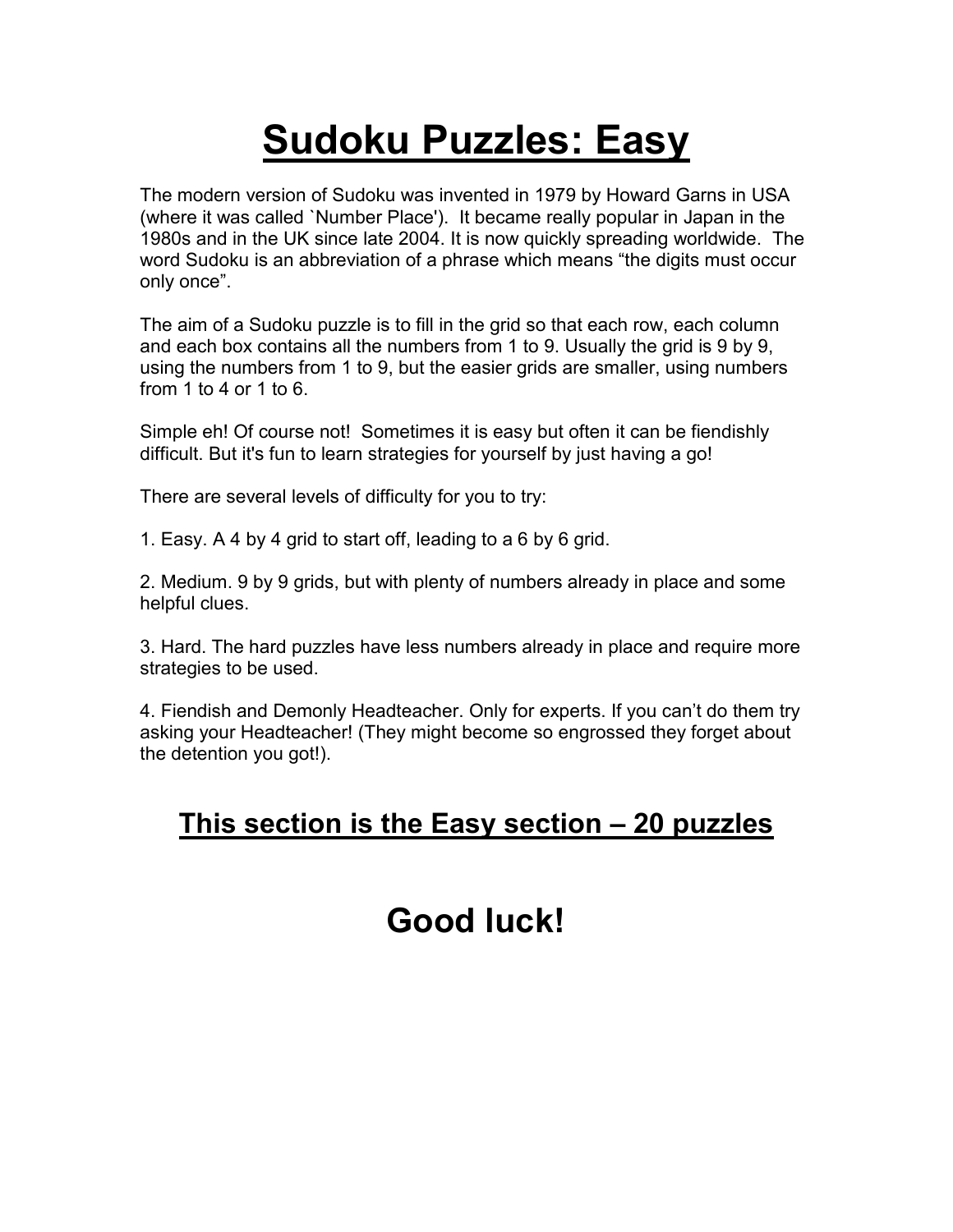





**Easier Puzzle 1**

|   |  | 3              |
|---|--|----------------|
|   |  | $\overline{2}$ |
| 3 |  |                |
| 4 |  |                |

**Easier Puzzle 2**

|   |   |                | $\overline{2}$ |
|---|---|----------------|----------------|
|   | 3 |                |                |
| 4 |   |                |                |
|   |   | $\overline{2}$ |                |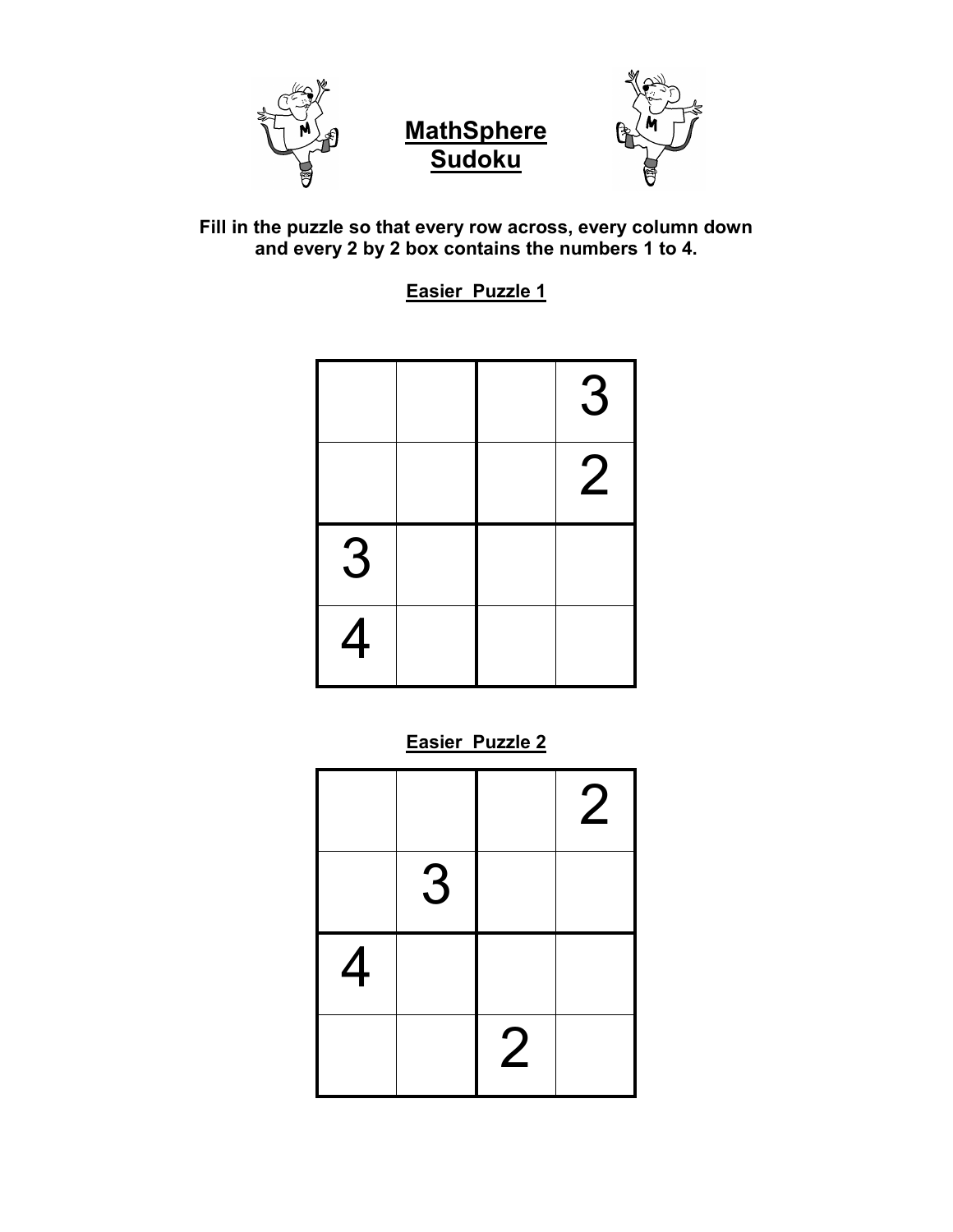





**Easier Puzzle 1 answer**

| 2 | 4 |                | 3                        |
|---|---|----------------|--------------------------|
|   | З | 4              | $\overline{\phantom{a}}$ |
| 3 |   | $\overline{2}$ | 4                        |
|   | 2 | З              |                          |

#### **Easier Puzzle 2 answer**

|   | 4 | 3 |   |
|---|---|---|---|
| 2 | 3 | 4 |   |
|   | 2 | 1 | 3 |
|   |   |   |   |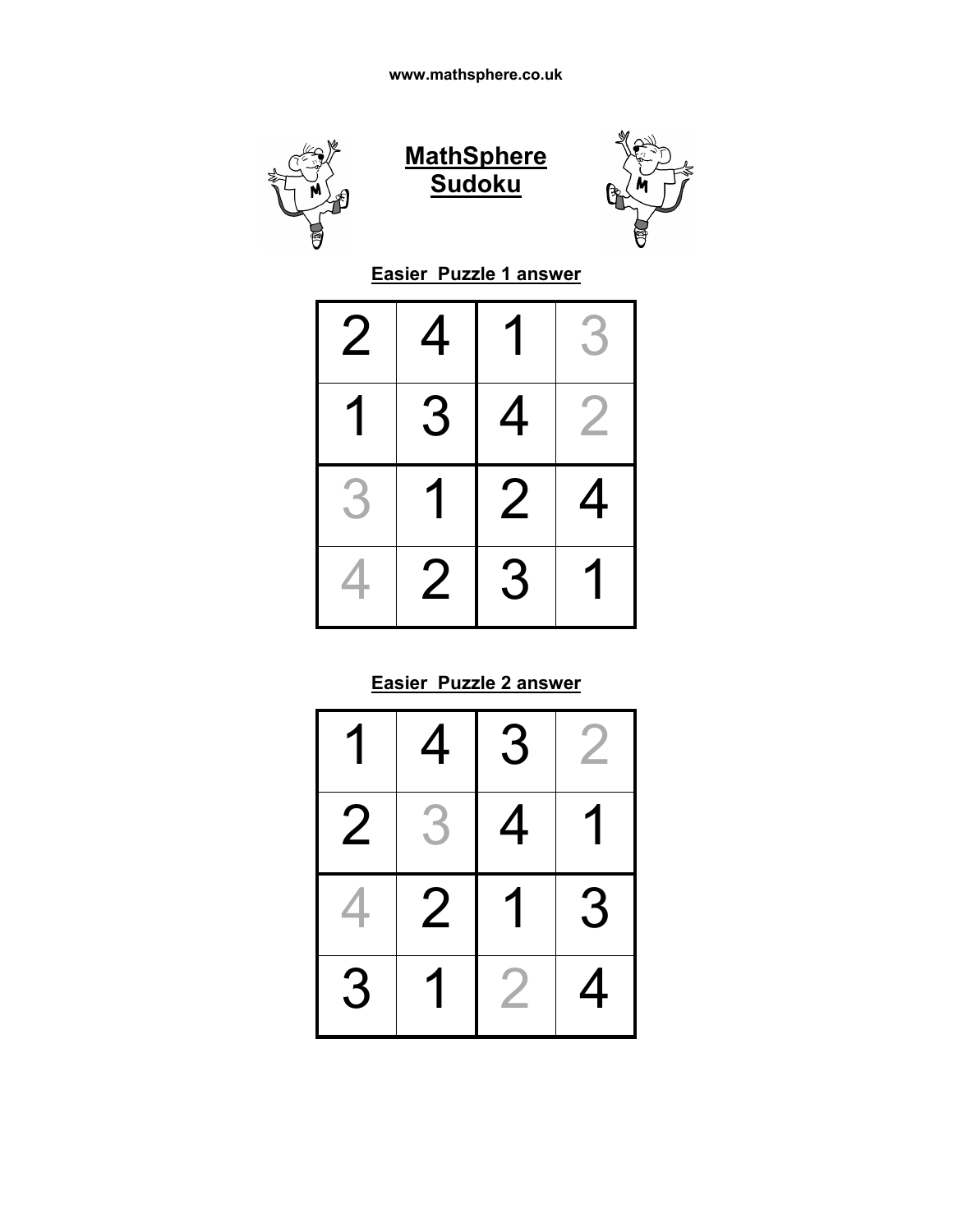



**Sudoku**

**Easier Puzzle 3** 

|   |  | 3 |
|---|--|---|
| 4 |  |   |
|   |  | 1 |
| 3 |  |   |

**Easier Puzzle 4**

|   | 1 | 3 |                |
|---|---|---|----------------|
|   |   |   |                |
| 4 |   |   | $\overline{2}$ |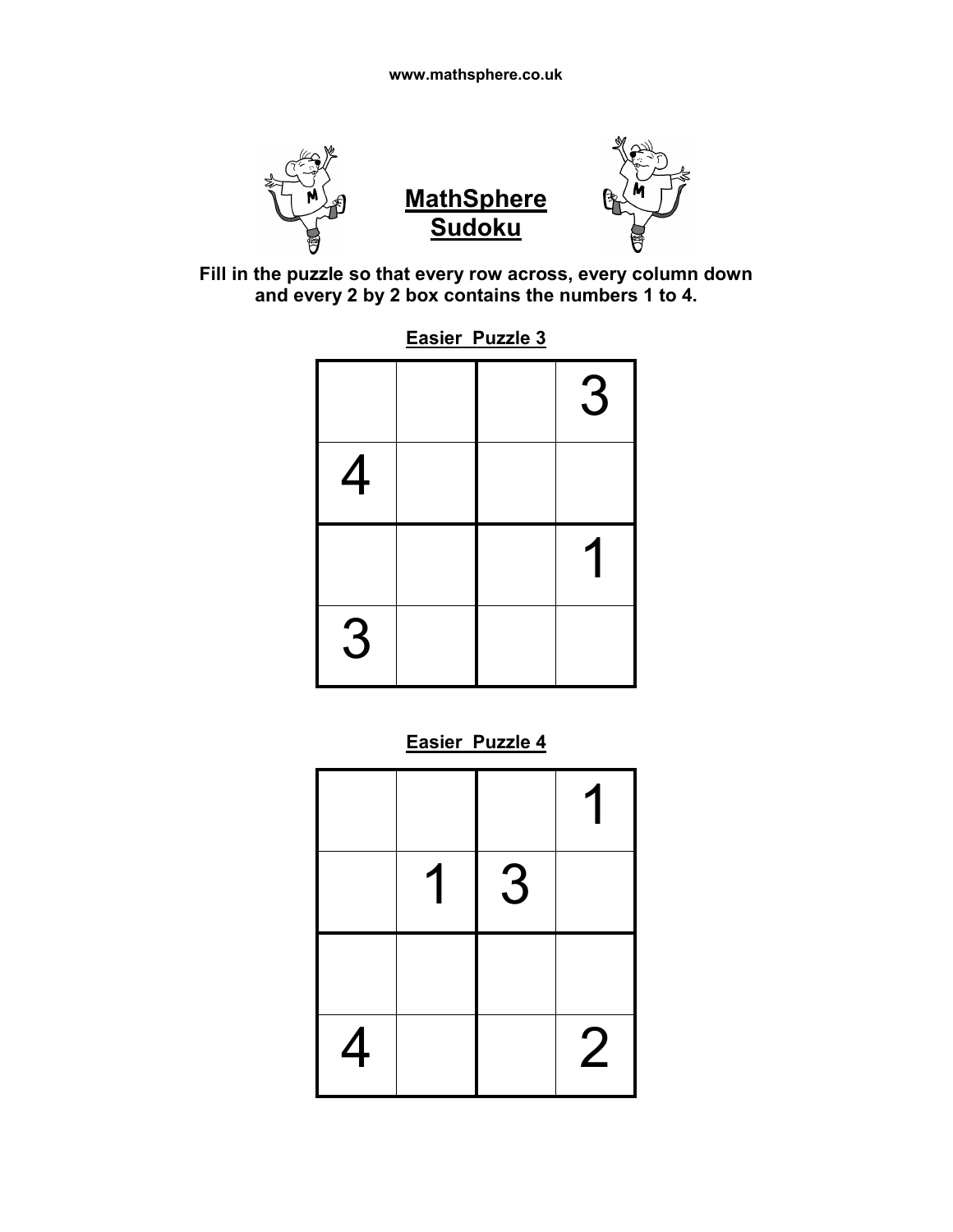

#### **Easier Puzzle 3 answer**

|   | 2 | $\overline{4}$ | $\beta$ |
|---|---|----------------|---------|
|   | 3 |                | 2       |
| 2 | 4 | 3              |         |
| 5 |   | 2              | 4       |

#### **Easier Puzzle 4 answer**

| 3 | 4 | $\overline{2}$ |   |
|---|---|----------------|---|
| 2 |   | $\mathbf{3}$   | 4 |
|   | 2 | 4              | 3 |
|   | З |                |   |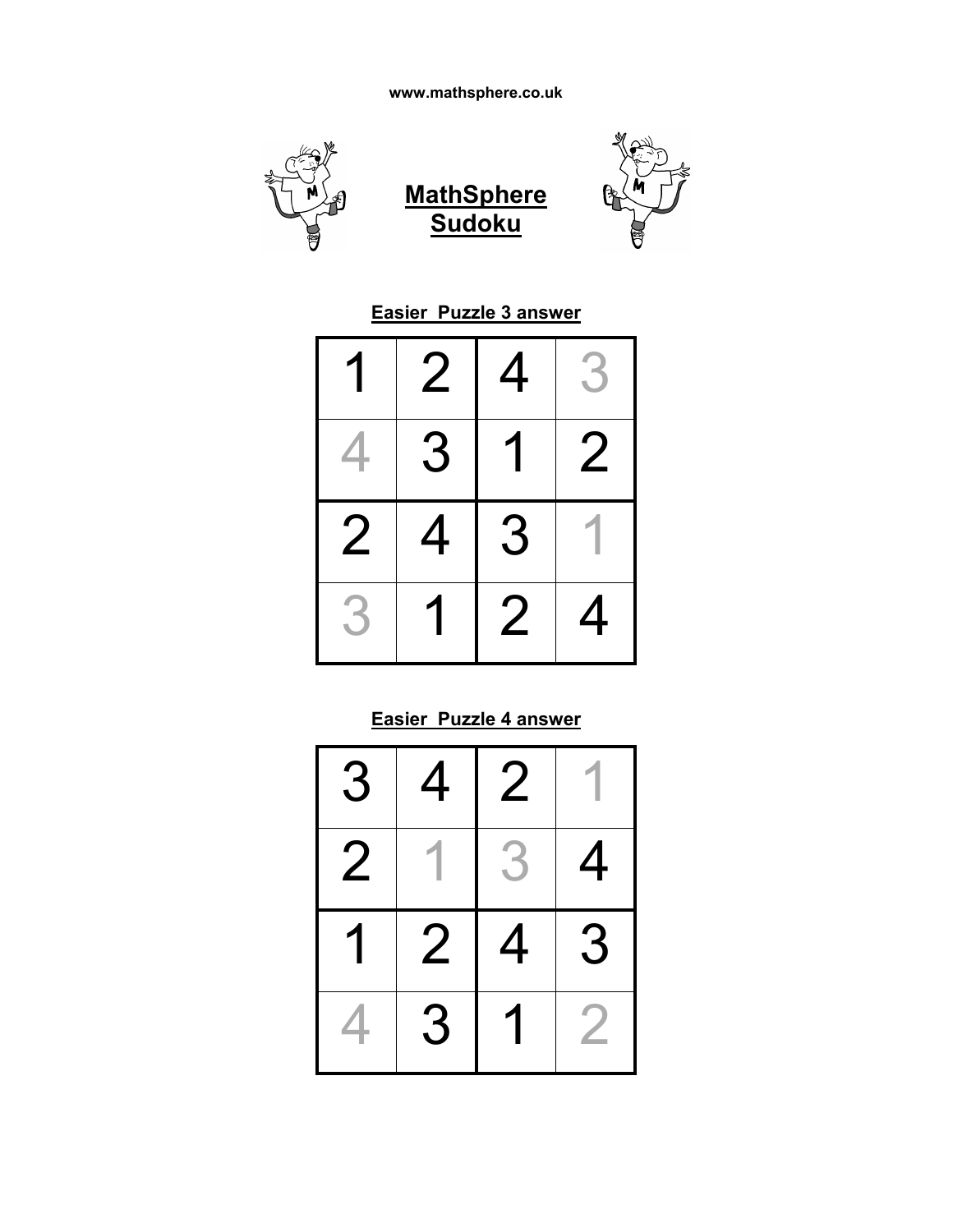



**Easier Puzzle 5**

|                |   | $\overline{4}$ | 3 |
|----------------|---|----------------|---|
|                |   |                |   |
|                |   |                |   |
| $\overline{2}$ | 3 |                |   |

#### **Easier Puzzle 6**

| 3              | 1              |
|----------------|----------------|
|                | $\overline{2}$ |
| $\overline{2}$ |                |
|                |                |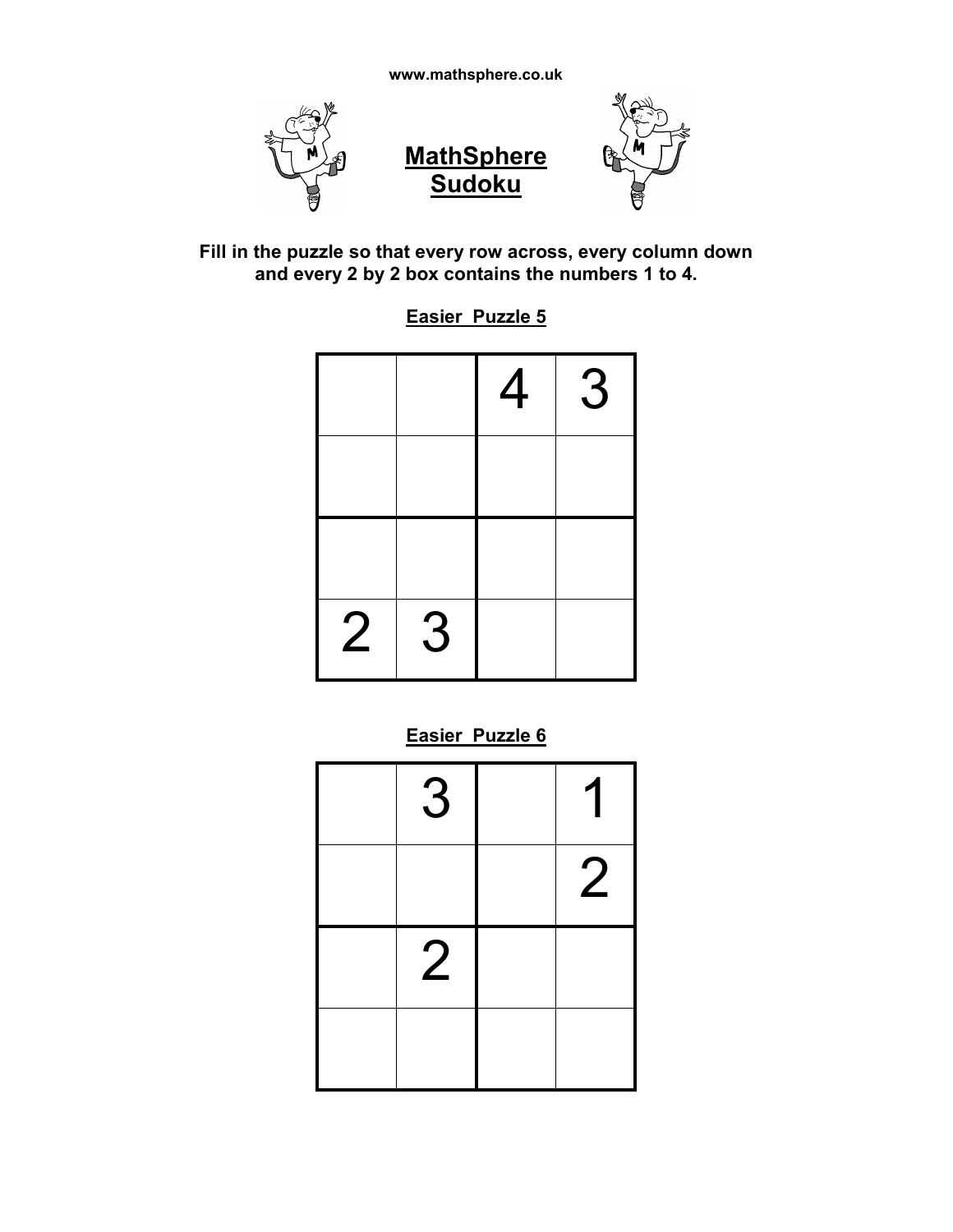





#### **Easier Puzzle 5 answer**

|   | $\overline{2}$ |   | $\beta$        |
|---|----------------|---|----------------|
| З | 4              | 2 |                |
| 4 |                | З | $\overline{2}$ |
|   |                |   | 4              |

# **Easier Puzzle 6 answer**

| 2 | $\rightarrow$ | 4 |          |
|---|---------------|---|----------|
| 4 |               | З |          |
| З |               | 1 | <u>4</u> |
|   |               | 2 | З        |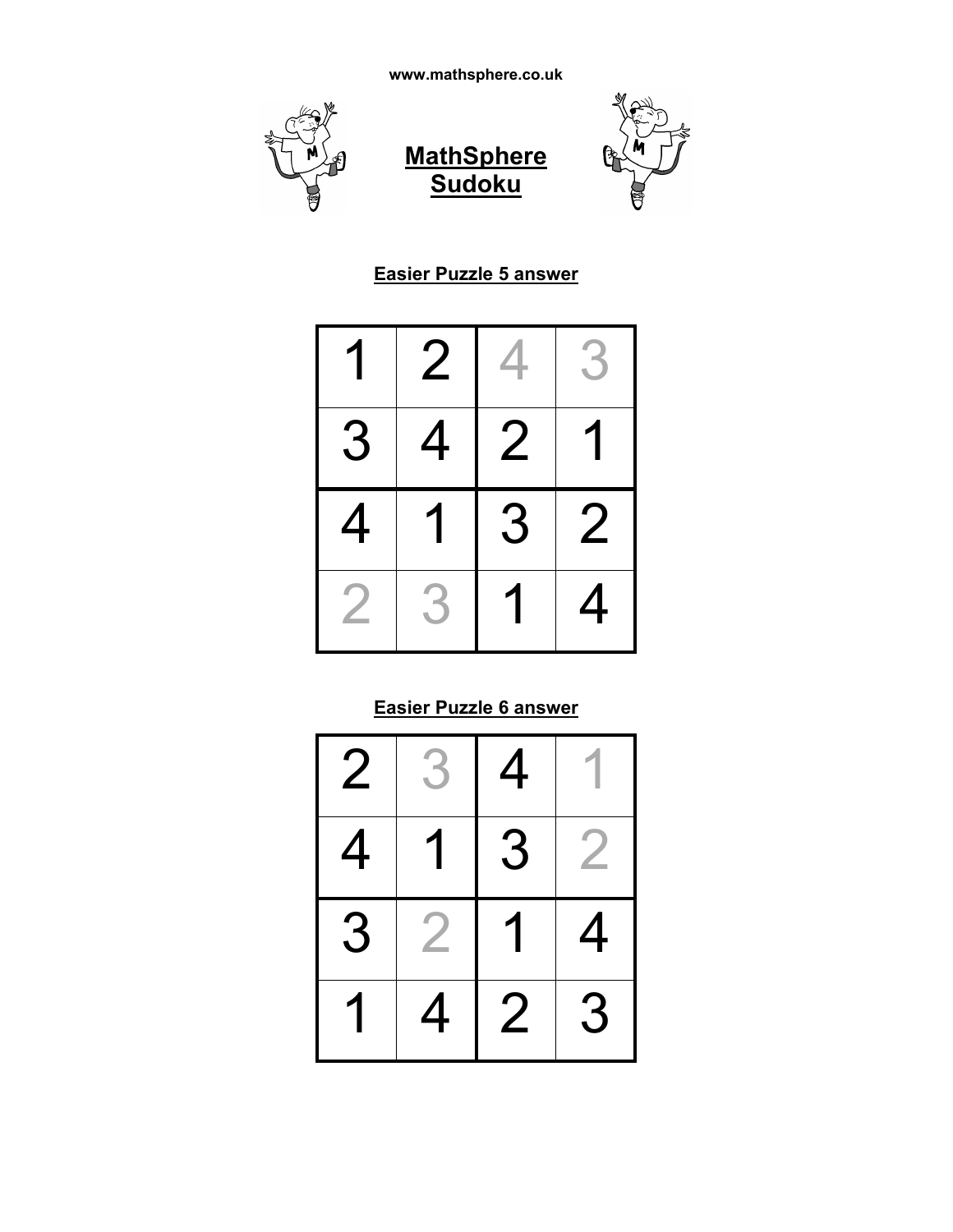

**Easier Puzzle 7**

| 1 |  |                |
|---|--|----------------|
| 4 |  |                |
|   |  | 1              |
|   |  | $\overline{2}$ |

**Easier Puzzle 8**

| $\overline{4}$ |   |   |  |
|----------------|---|---|--|
|                | 3 |   |  |
|                |   | 3 |  |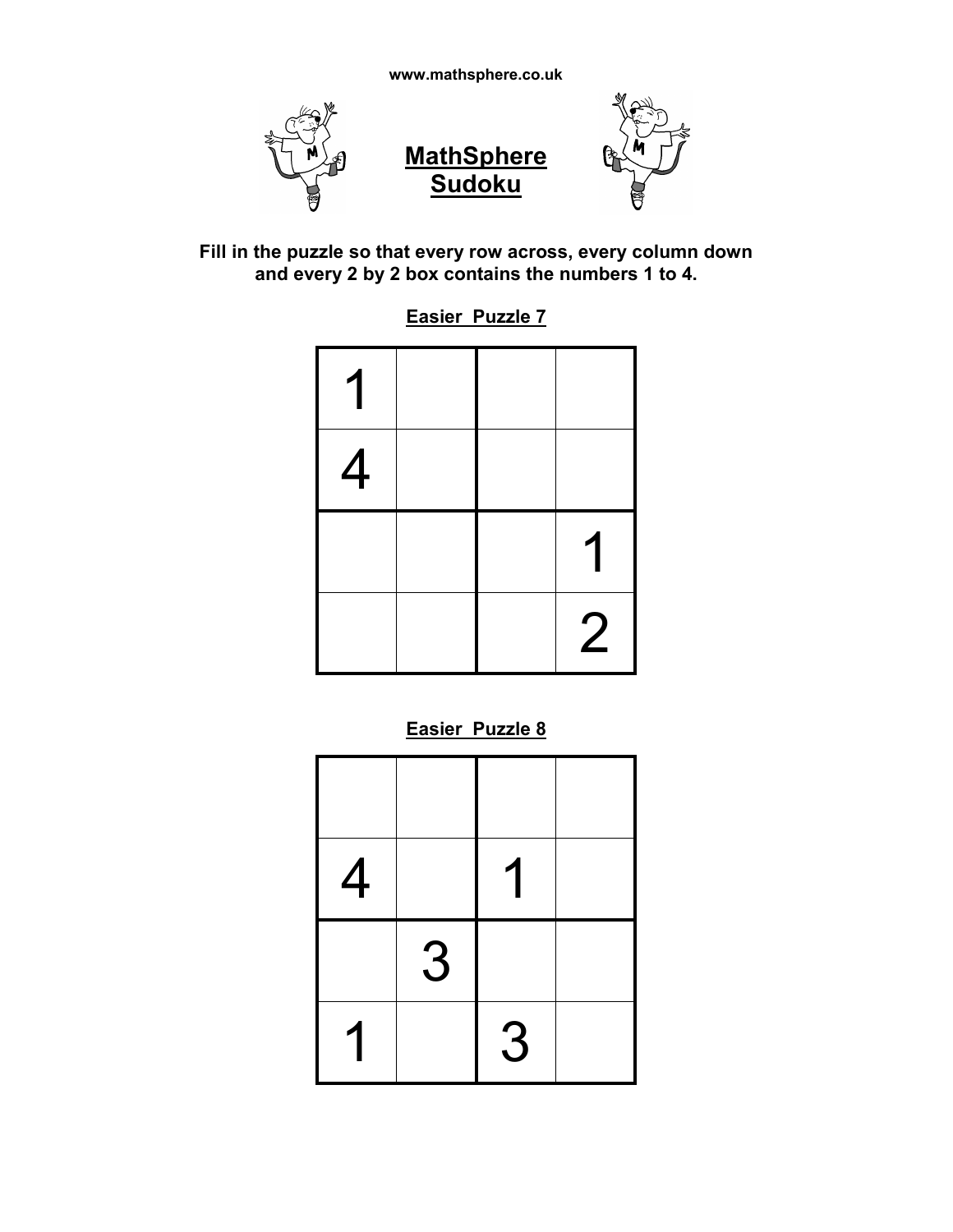

|          | З | 2        | 4 |
|----------|---|----------|---|
| <u>Д</u> | 2 |          | 3 |
| 2        | 4 | 3        |   |
| З        |   | <u>Д</u> |   |

#### **Easier Puzzle 8 answer**

| 3 |   | 2 | 4              |
|---|---|---|----------------|
|   | 2 |   | 3              |
| 2 | 3 | 4 |                |
|   | 4 | 3 | $\overline{2}$ |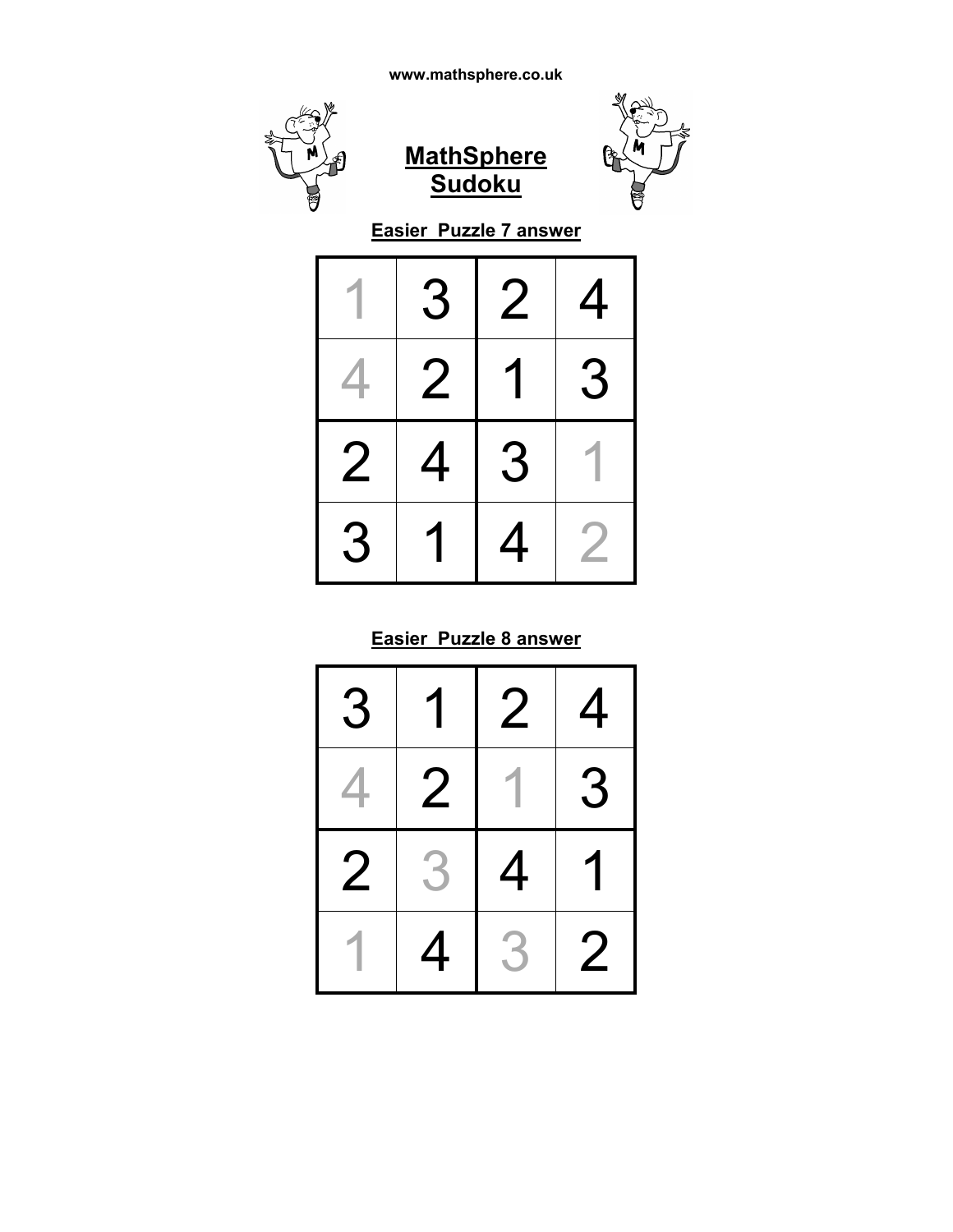



**Easier Puzzle 9**

| 3 |                |   |  |
|---|----------------|---|--|
|   |                |   |  |
| 4 |                | 1 |  |
|   | $\overline{2}$ |   |  |

**Easier Puzzle 10**

|   |   | $\overline{2}$ | 1 |
|---|---|----------------|---|
|   |   |                |   |
|   |   |                |   |
| 4 | 1 |                |   |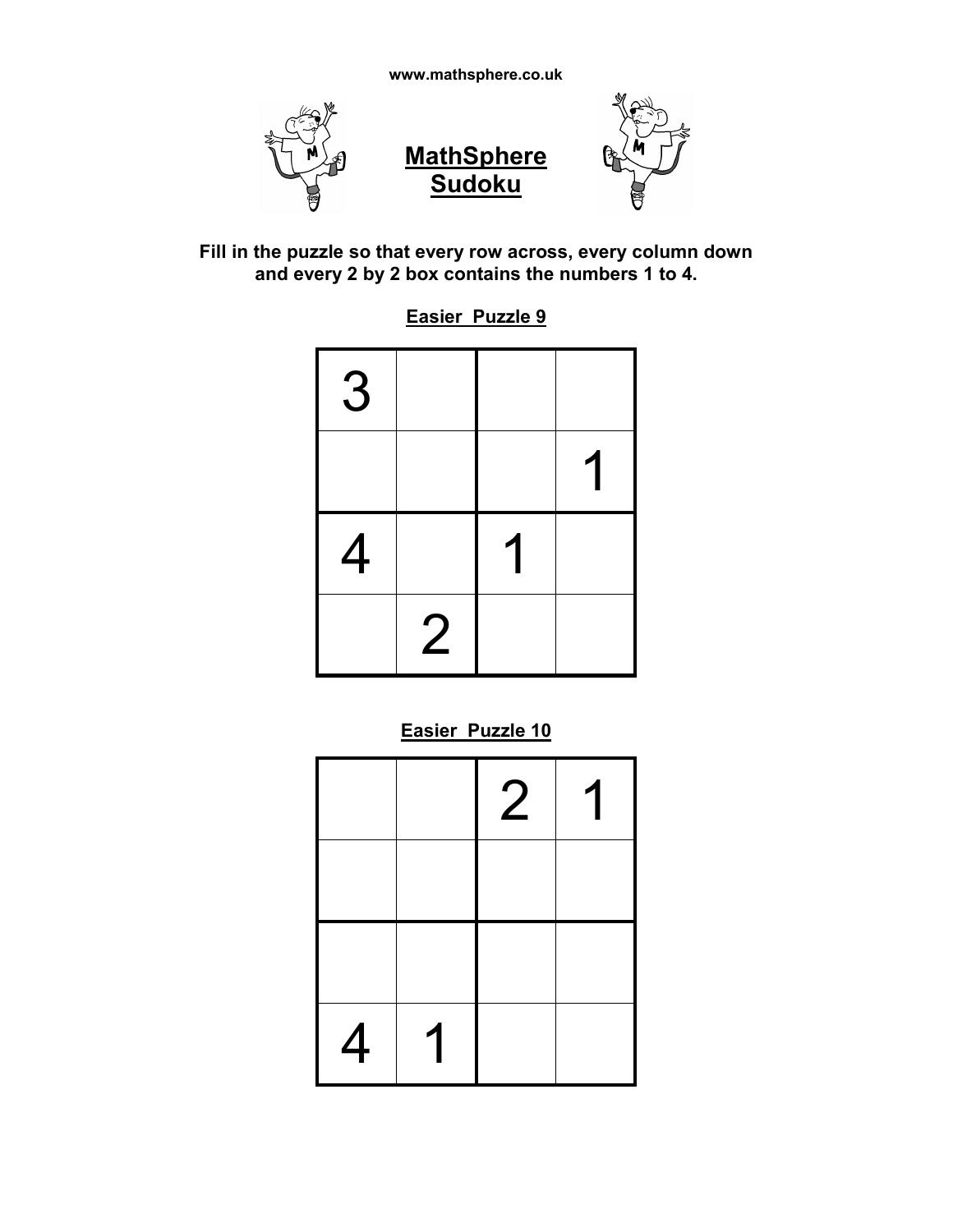

#### **Easier Puzzle 10 answer**

| 3 | 4 | <b>Septiment</b> |                  |
|---|---|------------------|------------------|
|   | 2 | 4                | 3                |
| 2 | 3 | 1                | 4                |
|   |   | 3                | $\boldsymbol{2}$ |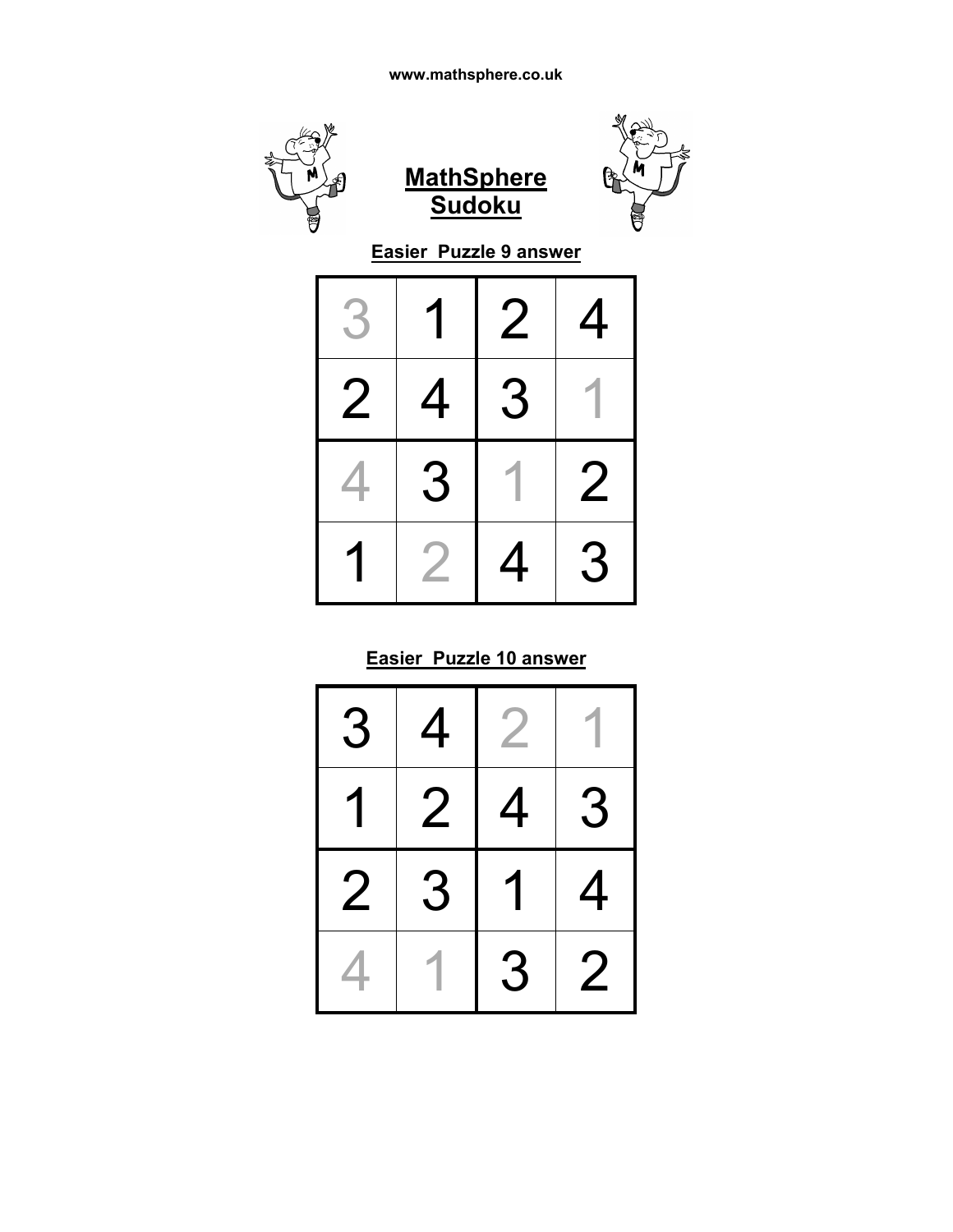

**Easier puzzle 11 6 by 6 Puzzle**

|                | 4 | 6              |   |
|----------------|---|----------------|---|
| 5              | 3 |                |   |
|                |   | 4              | 6 |
|                | 6 |                | 3 |
| $\overline{4}$ | 5 | $\overline{2}$ |   |
|                |   |                |   |

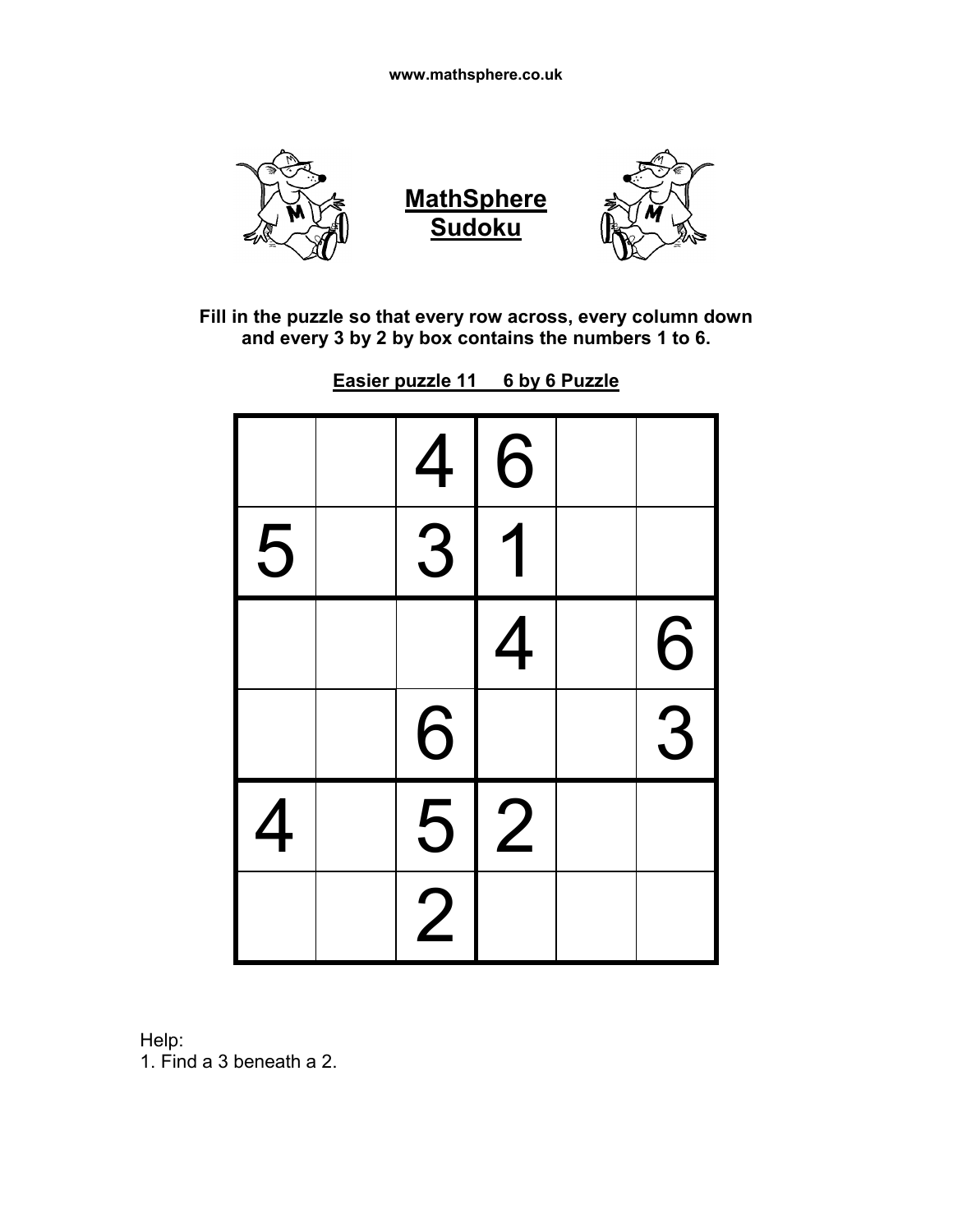

#### **Easier puzzle 11 6 by 6 Puzzle answer**

| 1              | $\overline{2}$ | 4              | 6              | 3              | 5              |
|----------------|----------------|----------------|----------------|----------------|----------------|
| 5              | $\overline{6}$ | 3 <sup>1</sup> | 1              | $\overline{4}$ | $\overline{2}$ |
| $\overline{3}$ | 5              | 1 <sup>1</sup> | $\overline{4}$ | $\overline{2}$ | 6              |
| $\overline{2}$ | $\overline{1}$ | 61             | 5              | $\overline{1}$ | 3              |
| 4              | $\overline{3}$ | 5              | $\overline{2}$ | 6              | $\overline{1}$ |
| 6              |                | $\overline{2}$ | 3              | 5              | 4              |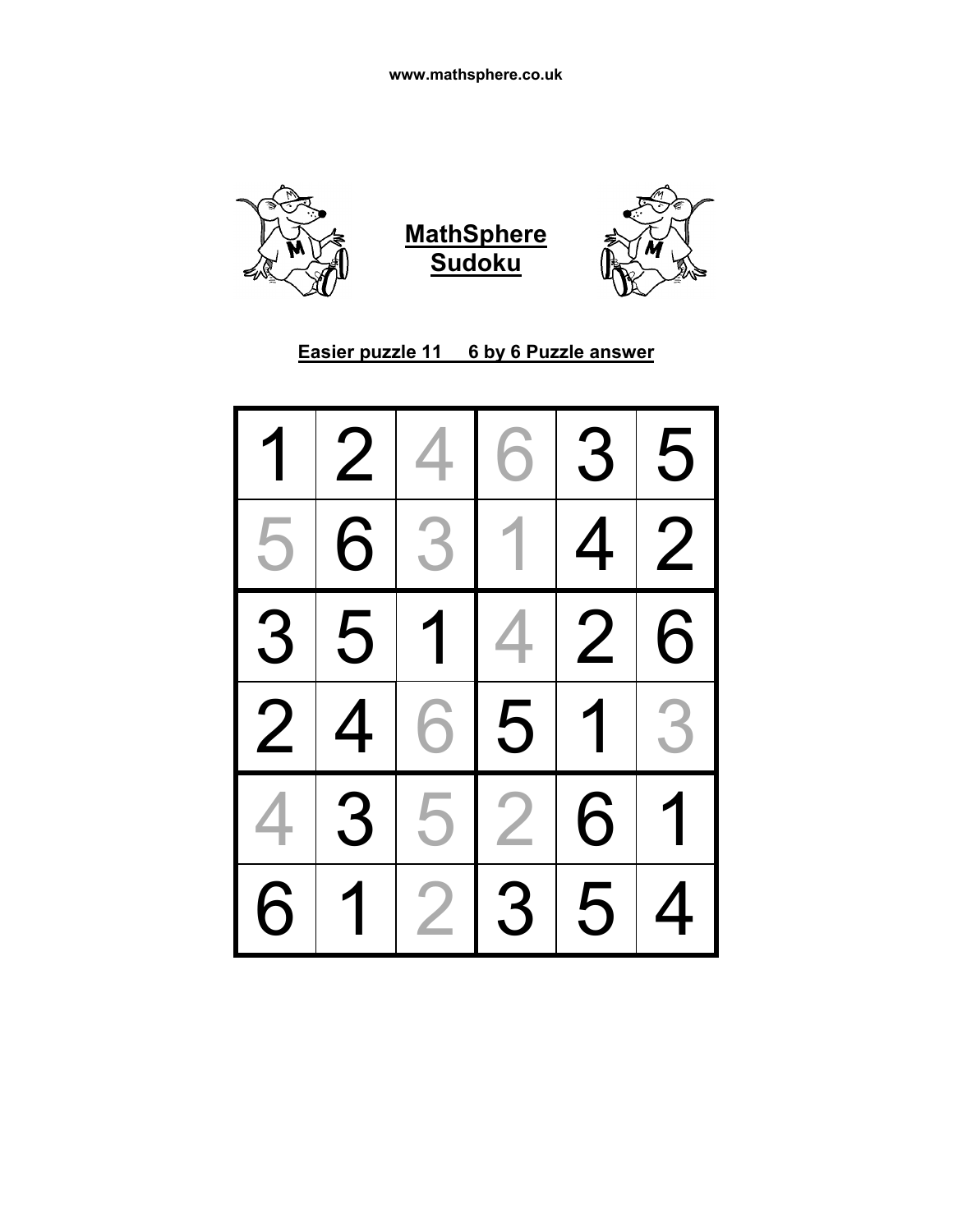

| 2 |                |                | 6 |                |                |
|---|----------------|----------------|---|----------------|----------------|
| 6 |                | 5              |   |                |                |
|   |                |                |   |                | $\overline{2}$ |
|   | $\overline{2}$ | $\overline{4}$ | 1 |                |                |
|   | $\overline{3}$ | 6              |   | $\overline{2}$ |                |
|   |                |                |   | $\overline{4}$ |                |

**Easier puzzle 12 6 by 6 Puzzle**

Help: 1. Find the 1 in the last column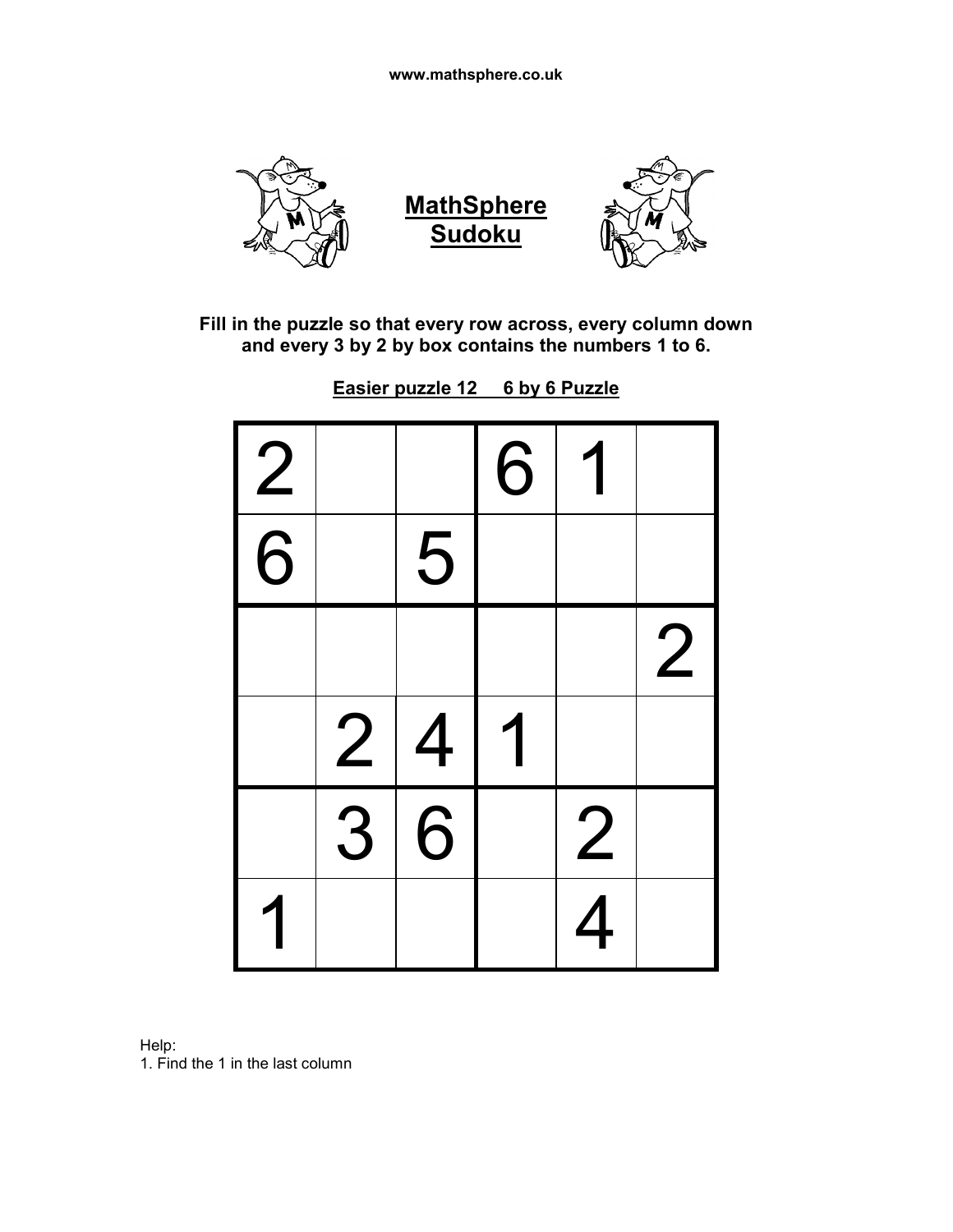



| $\overline{2}$           | $\overline{4}$ |                       | 3 6     | 1 <sup>1</sup> | 5              |
|--------------------------|----------------|-----------------------|---------|----------------|----------------|
| 6 <sup>1</sup>           | $\overline{1}$ |                       |         | 5 2 3 4        |                |
| $\overline{3}$           |                |                       |         | 6 1 4 5 2      |                |
|                          |                | $\overline{5}$  2 4 1 |         | 6 3            |                |
| $\overline{\mathcal{A}}$ | 3 <sup>1</sup> |                       | $6 5 2$ |                | $\overline{1}$ |
| 1 <sup>1</sup>           |                | 5 2 3                 |         | 4 <sub>1</sub> | 6              |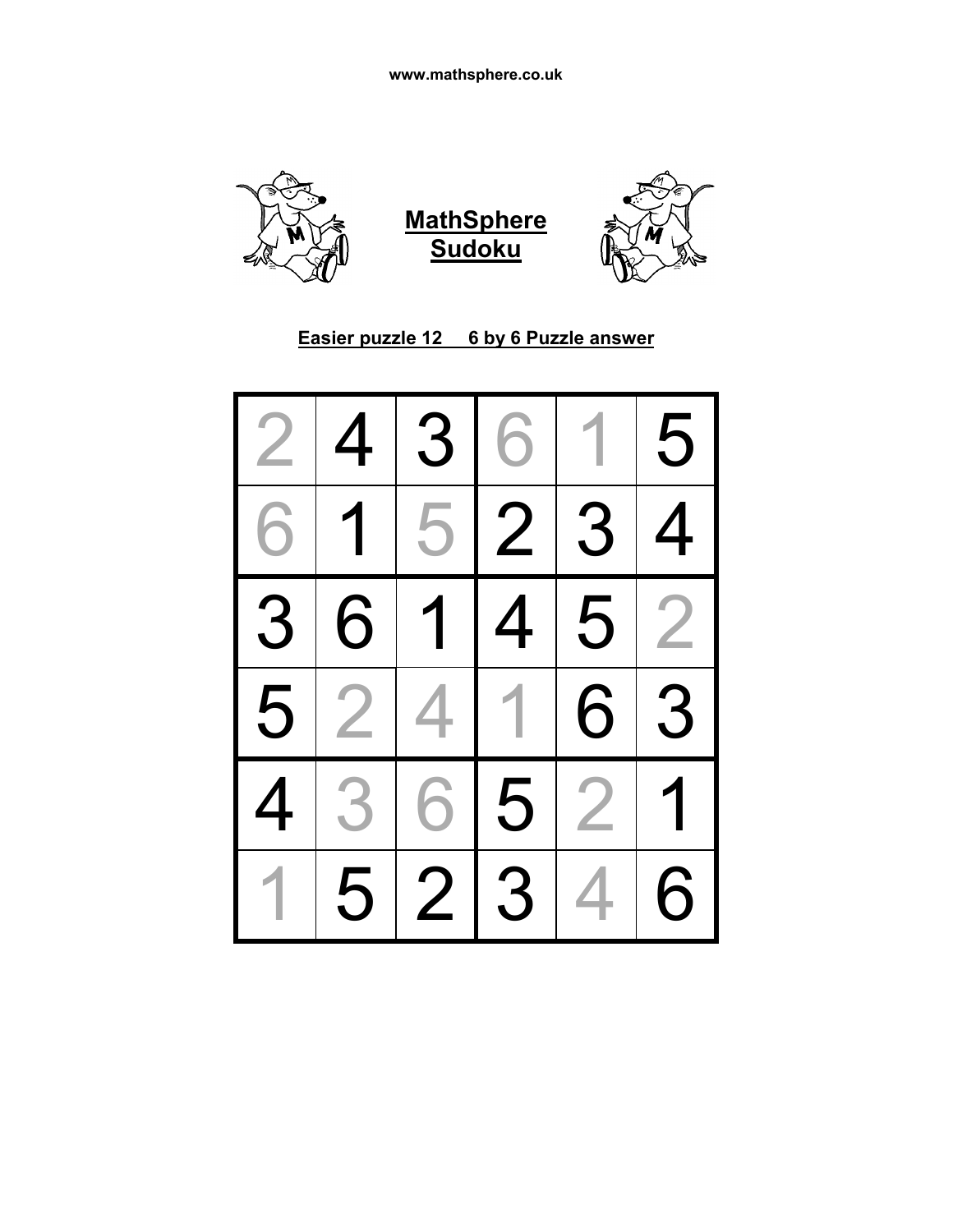

**Easier puzzle 13 6 by 6 Puzzle**

| $\overline{2}$ |   |  |                | 6              |
|----------------|---|--|----------------|----------------|
| $\overline{3}$ |   |  |                |                |
|                |   |  | 3              | $\overline{4}$ |
| 6              | 4 |  | $\overline{5}$ |                |
|                |   |  |                | $\overline{2}$ |
| 5              | 6 |  |                | $\overline{3}$ |

Help:

1. Look for a 3 on the top row.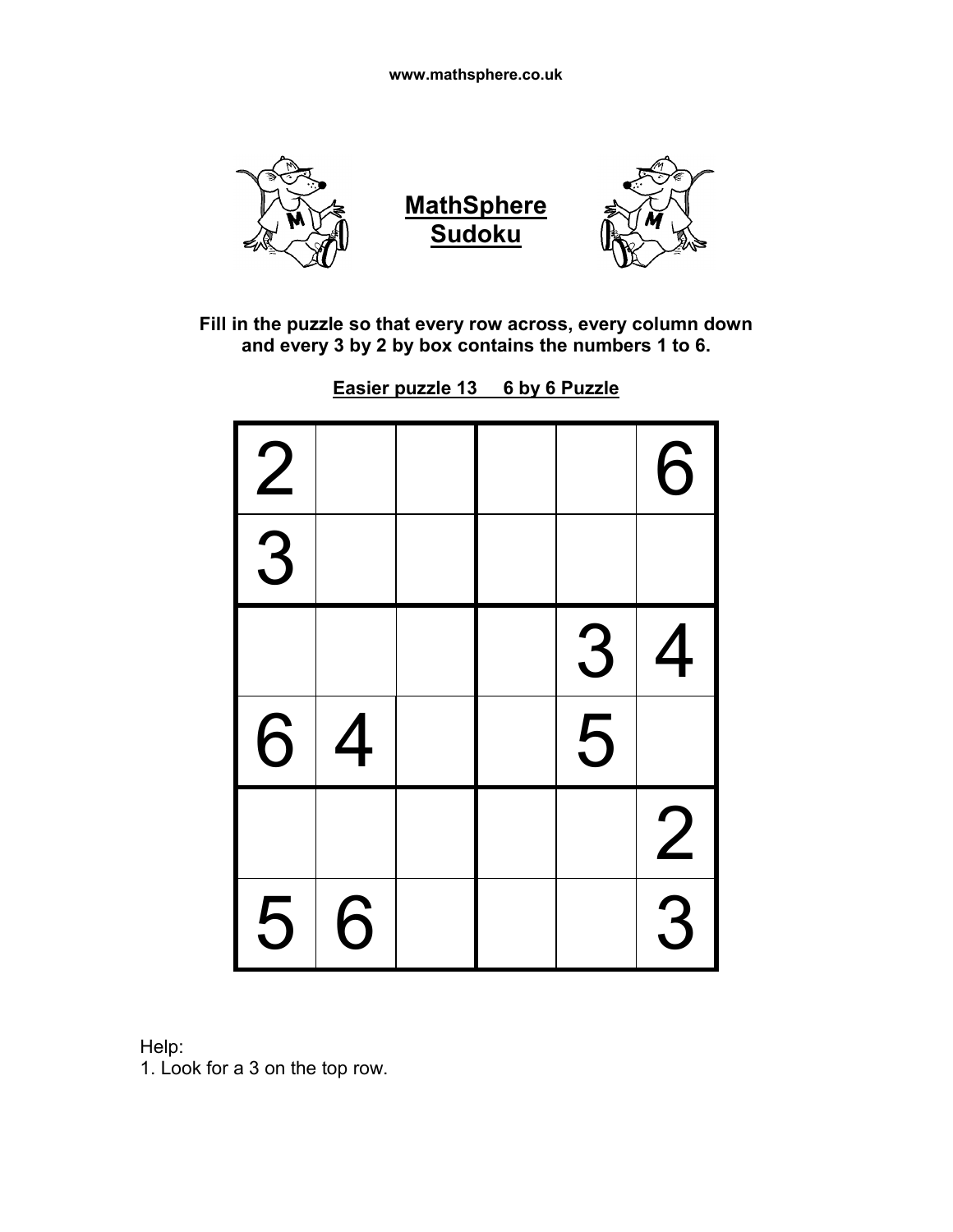





#### **Easier puzzle 13 6 by 6 Puzzle answer**

| $\overline{2}$ | 5                 |   | 4 3               | 1              | 6              |
|----------------|-------------------|---|-------------------|----------------|----------------|
| $\overline{3}$ | $\overline{1}$    |   | $\overline{6}$  4 | $\overline{2}$ | 5              |
|                | 1 2               |   |                   | 5 6 3          | 4              |
|                | $\boxed{6 4 3 2}$ |   |                   | 5              | $\overline{1}$ |
| $\overline{4}$ | $\overline{3}$    |   | $1\vert 5$        | $\overline{6}$ | $\overline{2}$ |
| 5              | 6                 | 2 | $\overline{1}$    | 4              | 3              |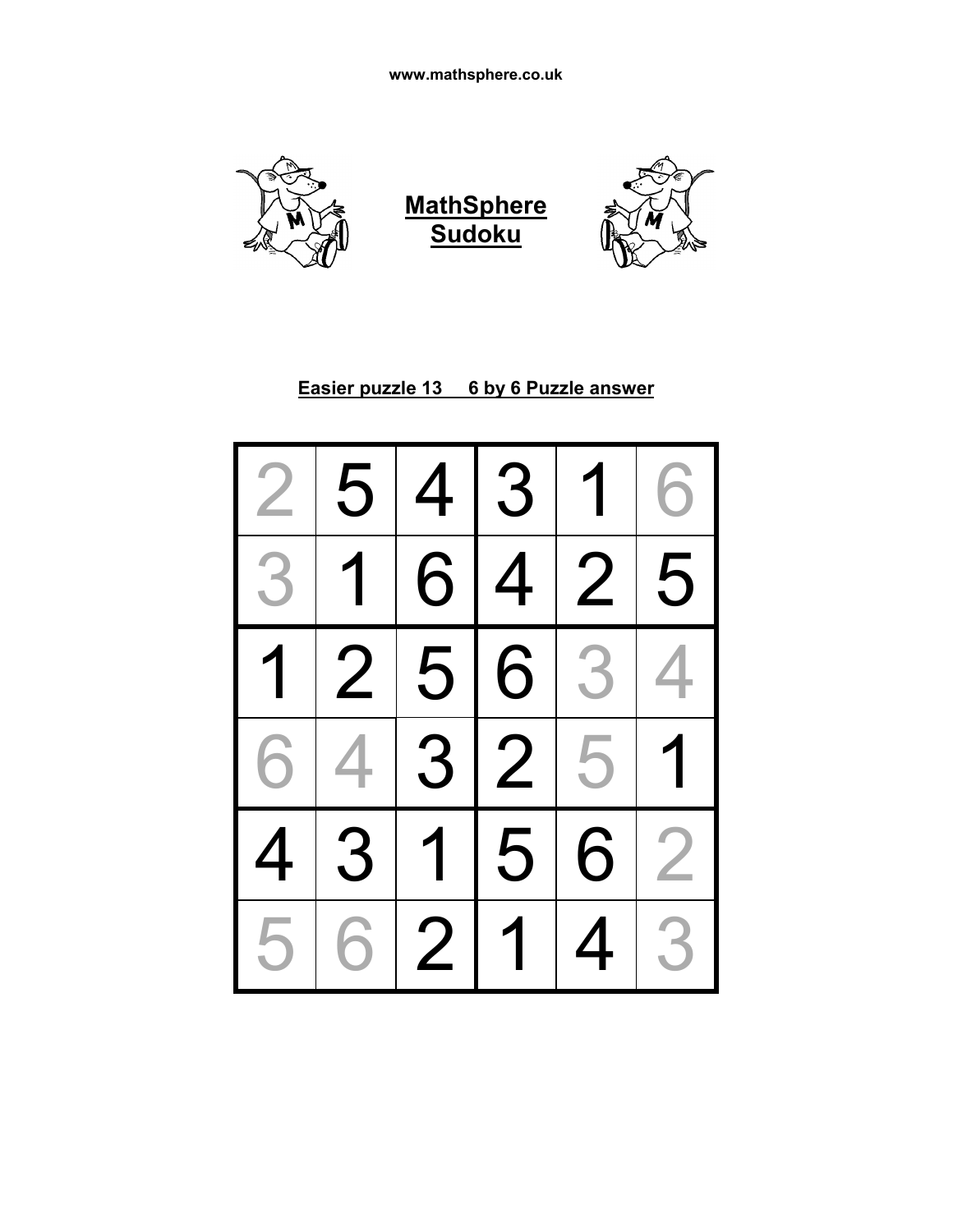

**Easier puzzle 14 6 by 6 Puzzle**

|   | 4 |                | 3 |                |                |
|---|---|----------------|---|----------------|----------------|
|   |   | 6              |   |                | $\overline{2}$ |
|   | 5 | $\overline{4}$ |   |                |                |
|   |   |                | 5 | $\overline{4}$ |                |
| 3 |   |                | 6 |                |                |
|   |   |                |   | 3              |                |



1. Look for a 4 in the first column.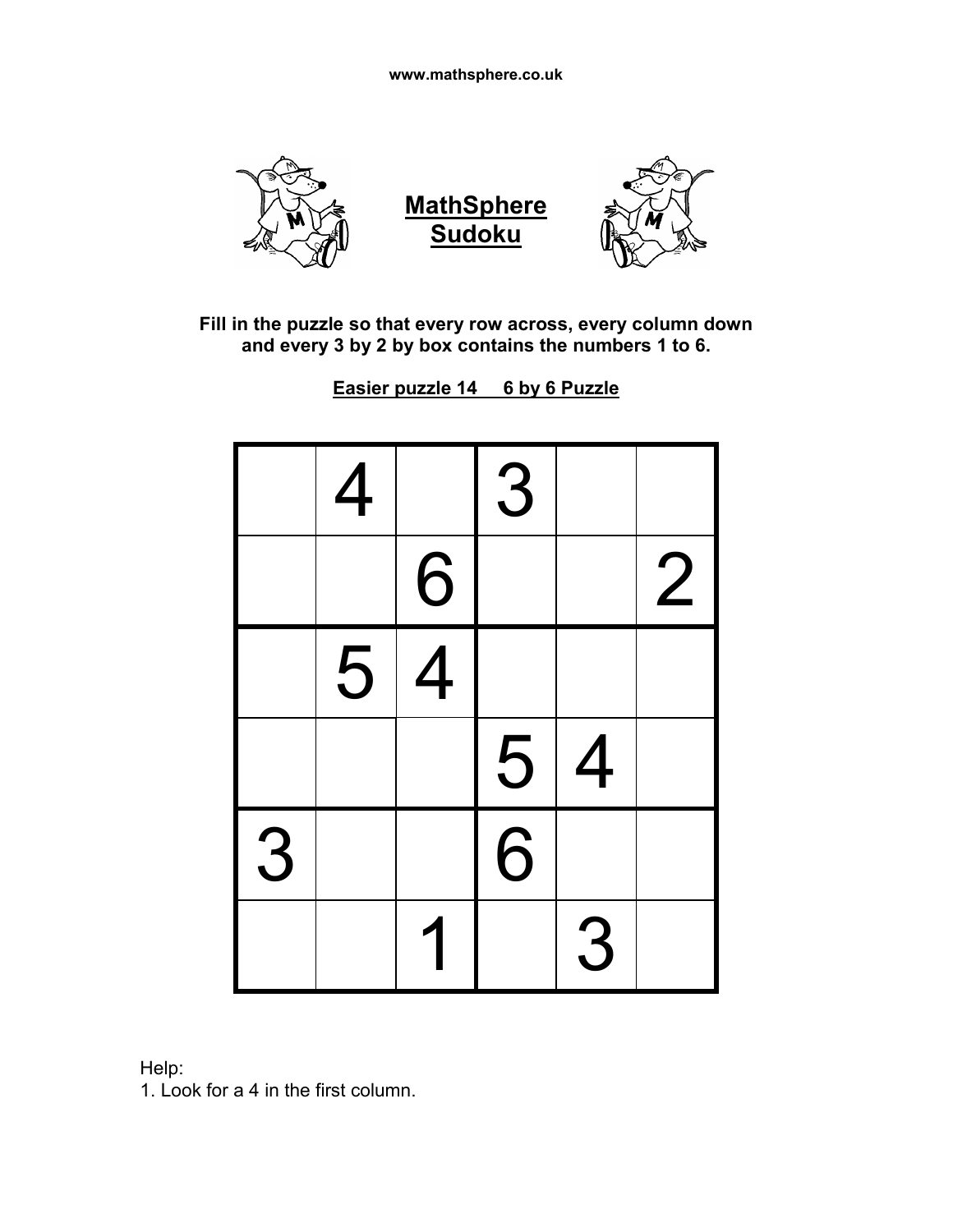





#### **Easier puzzle 14 6 by 6 Puzzle answer**

| 5                       | 4              |                | 2 3            | 6              | 1              |
|-------------------------|----------------|----------------|----------------|----------------|----------------|
| $\overline{1}$          | $\overline{3}$ | $\overline{6}$ | $\overline{4}$ | 5              | $\overline{2}$ |
| $\overline{6}$          | 5              | 4              | $\overline{1}$ | $\frac{1}{2}$  | 3              |
| $\overline{\mathbf{2}}$ | $\overline{1}$ | $\overline{3}$ | $\overline{5}$ | $\overline{4}$ | 6              |
| 3                       | $\overline{2}$ | 5              | $\overline{6}$ | 1              | 4              |
| $\overline{4}$          | 6              |                | $\overline{2}$ | 3              | 5              |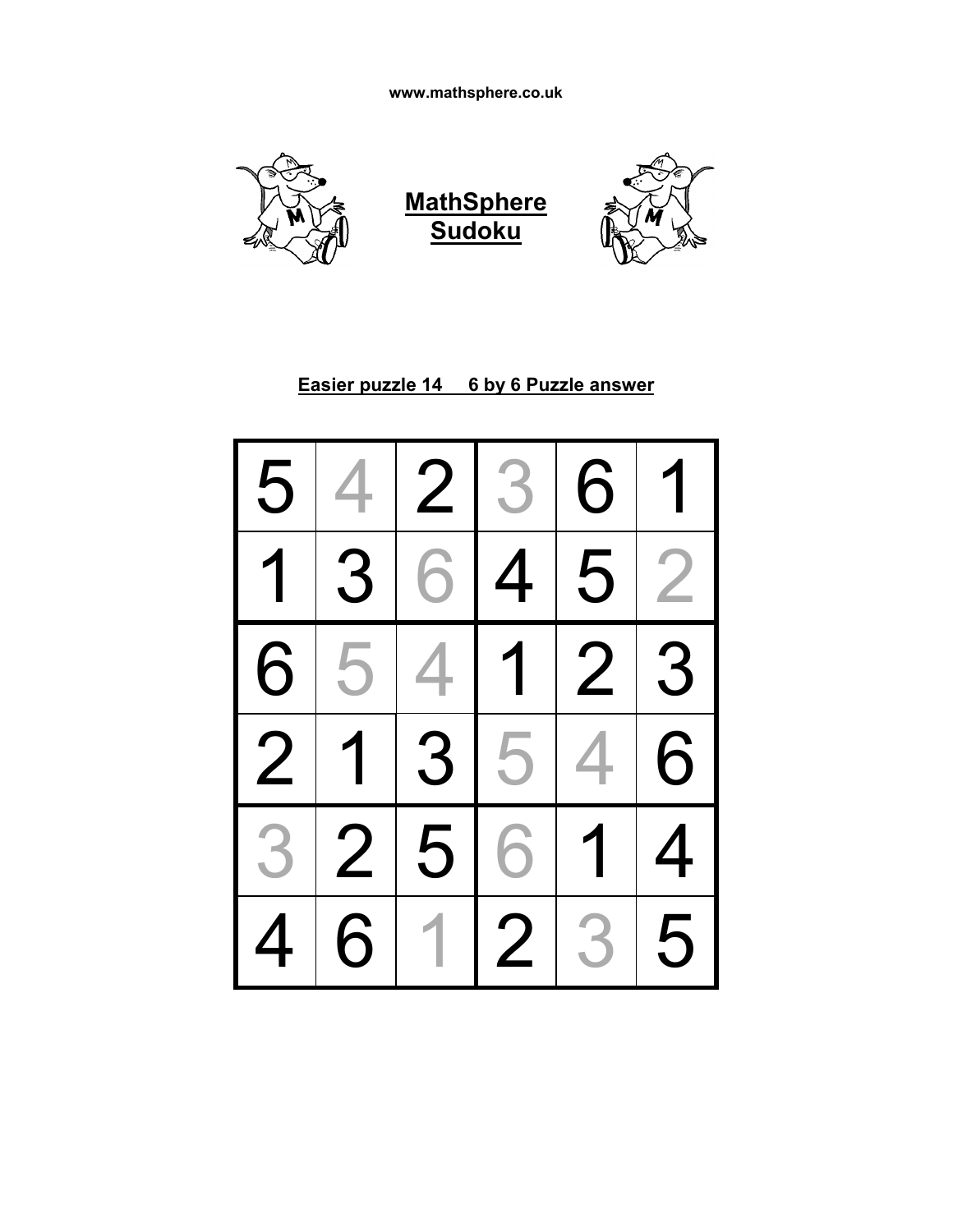

**Easier puzzle 15 6 by 6 Puzzle**

| 3 |                |                | 5 |                |   |
|---|----------------|----------------|---|----------------|---|
|   | 6              |                |   |                |   |
|   | $\overline{2}$ | 4              |   |                |   |
|   |                |                |   | $\overline{2}$ |   |
|   |                |                |   | 5              |   |
|   |                | $\overline{c}$ |   |                | 3 |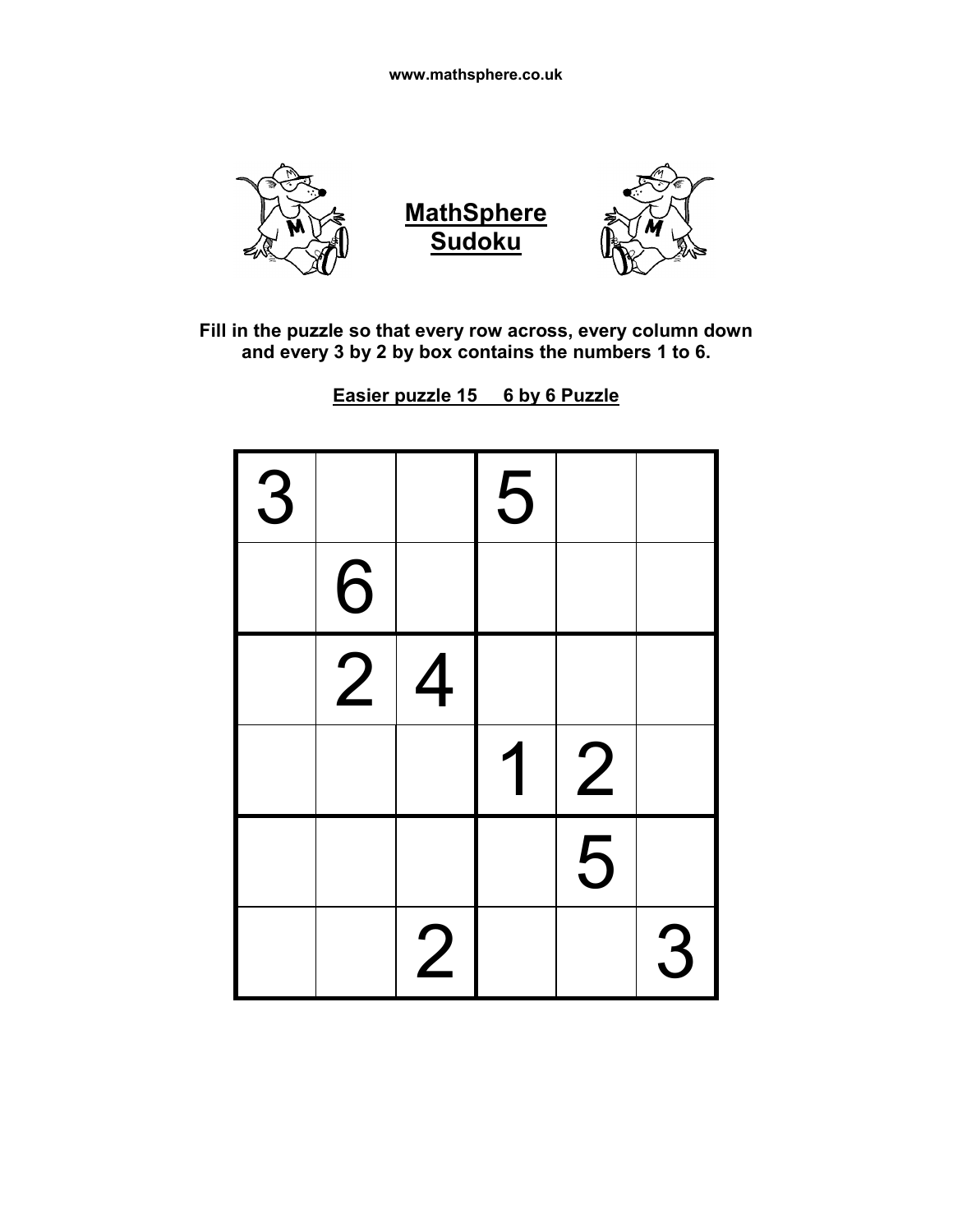

#### **Easier puzzle 15 6 by 6 Puzzle answer**

| 3              | 4              | $\overline{\mathbf{1}}$ | 5                     | 6              | $\overline{2}$ |
|----------------|----------------|-------------------------|-----------------------|----------------|----------------|
| $\overline{2}$ | 6              | 5                       | $\overline{3}$        | $\overline{4}$ | 1              |
| $\overline{1}$ | $\overline{2}$ | 4                       | 6                     | 3              | 5              |
| $\overline{5}$ | $\overline{3}$ | 6                       | $\mathbf 1$           | $\overline{2}$ | 4              |
| $\overline{4}$ | $\overline{1}$ |                         | $\overline{3}\vert 2$ | 5              | 6              |
|                |                |                         |                       |                |                |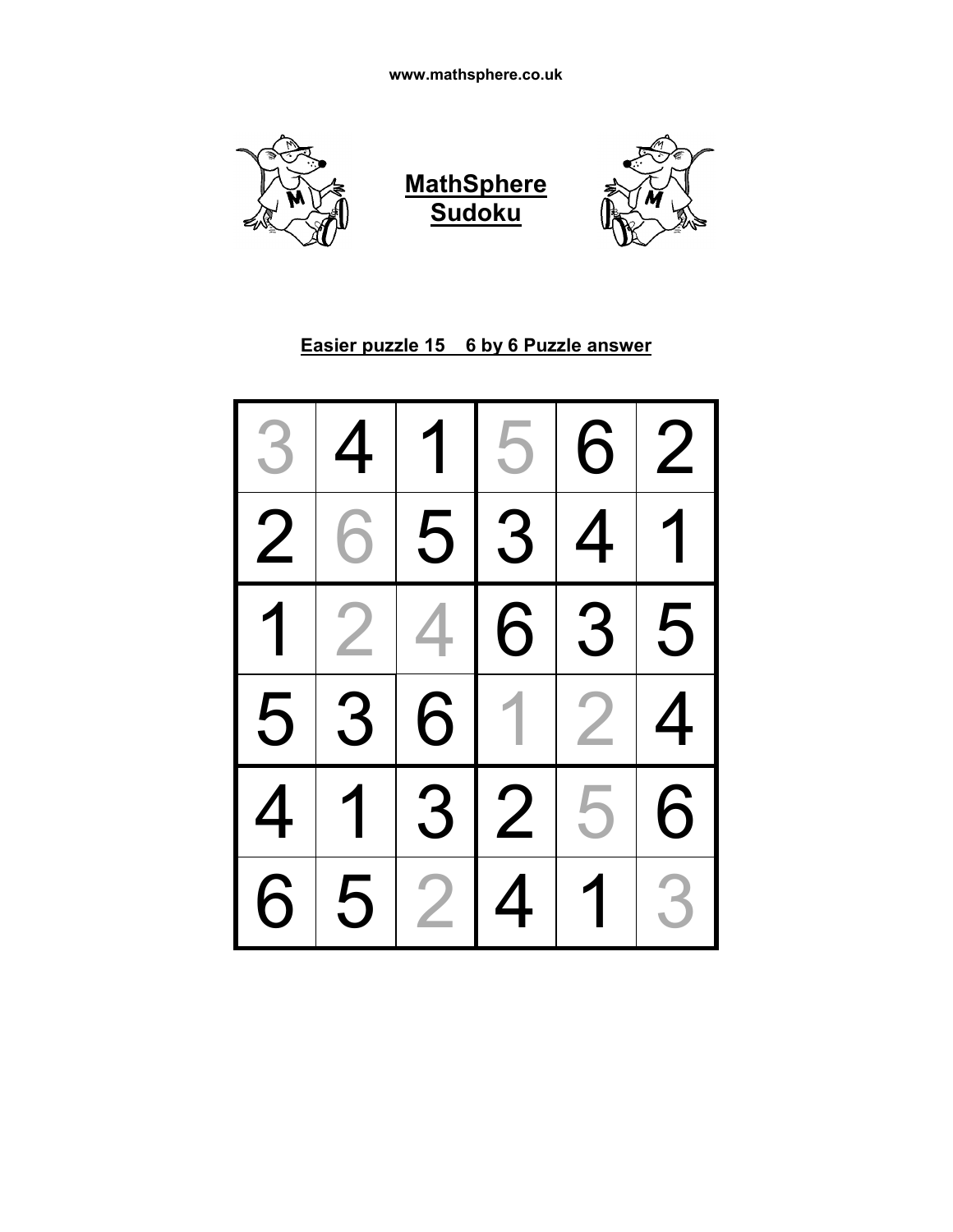

**Easier puzzle 16 6 by 6 Puzzle**

|                | 3              |   |   |   | 6              |
|----------------|----------------|---|---|---|----------------|
|                |                |   | 4 |   | $\overline{3}$ |
|                |                |   |   | 5 |                |
|                | 4              | 2 |   | 6 |                |
| $\overline{4}$ |                |   |   |   |                |
| $\overline{6}$ | $\overline{2}$ |   |   |   |                |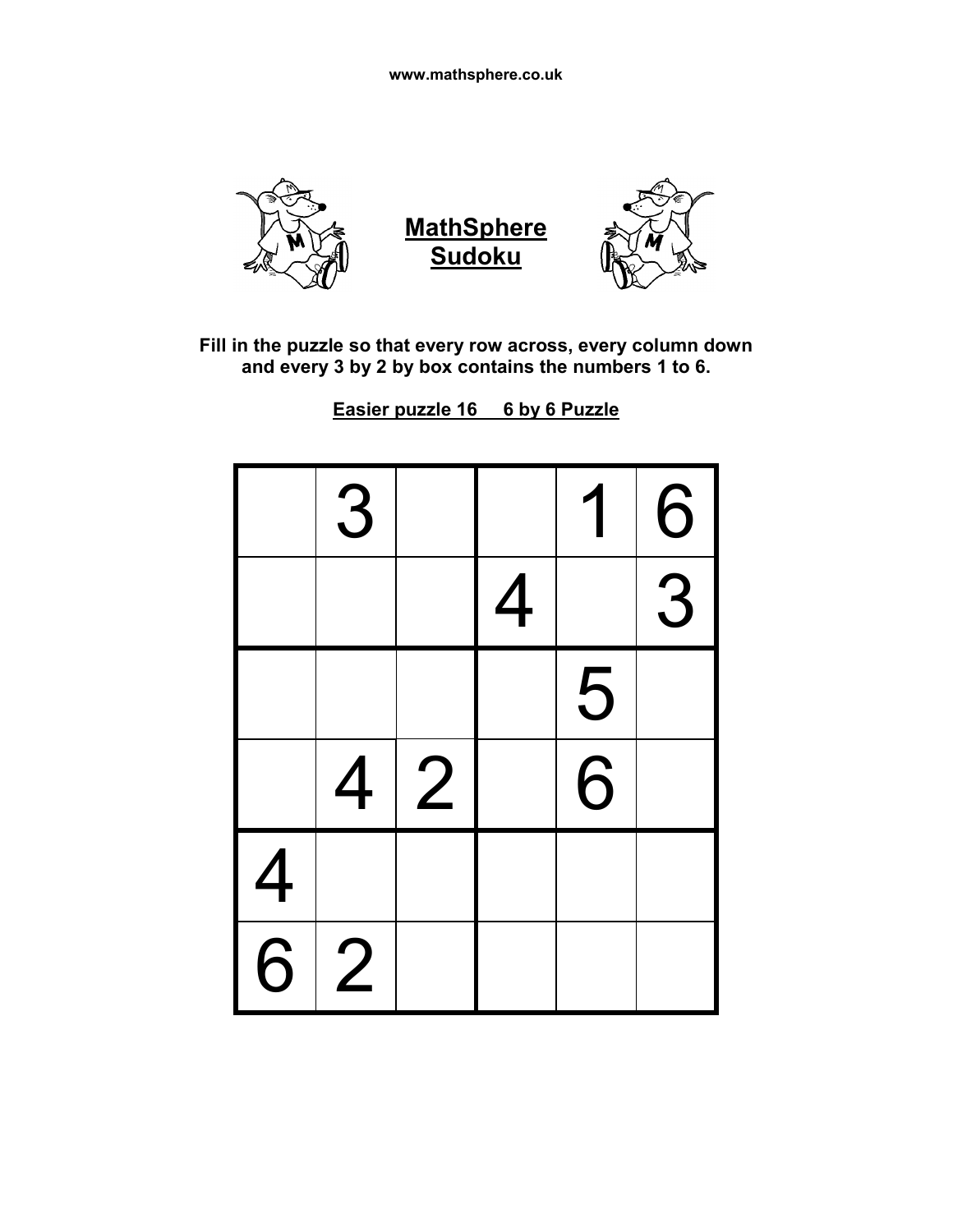





#### **Easier puzzle 16 6 by 6 Puzzle answer**

| $\overline{2}$ | 3                       | 4 | 5              | $\mathbf{1}$ | 6                         |
|----------------|-------------------------|---|----------------|--------------|---------------------------|
|                | 5                       |   | 614            | 2            | 3                         |
| 3              | 6                       |   |                | 1 2 5        | 4                         |
| 5              |                         |   | 2 3            | 6            | $\overline{\mathbf{1}}$   |
|                | $\overline{\mathbf{1}}$ |   | 5 6 3          |              | $\overline{\phantom{1}2}$ |
| 6              | $\overline{2}$          | 3 | $\overline{1}$ | 4            | 5                         |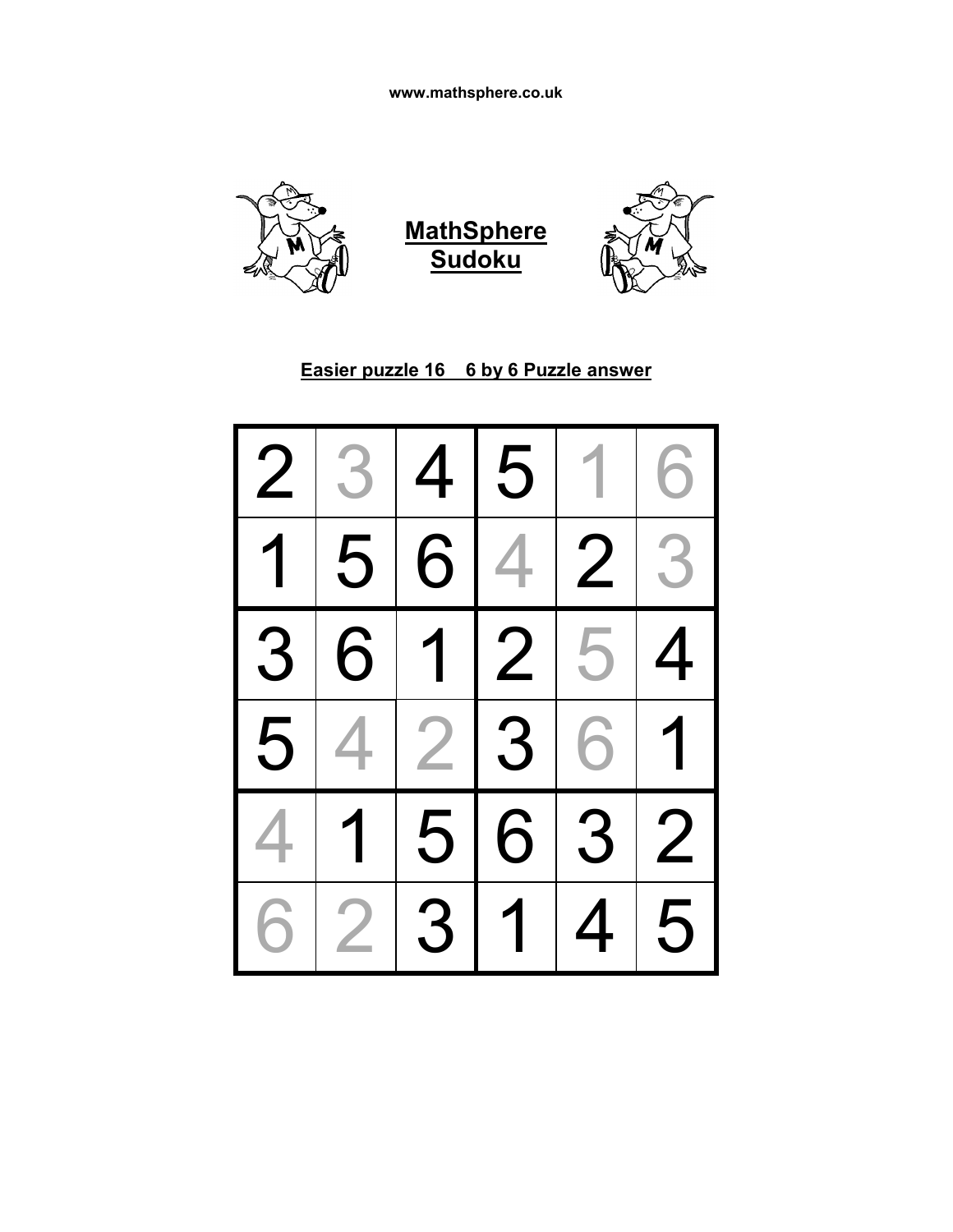

**Easier puzzle 17 6 by 6 Puzzle**

|   |                |   |   | 3 |   |
|---|----------------|---|---|---|---|
| 3 |                | 6 |   |   |   |
|   |                |   |   |   | 5 |
| 5 |                |   |   |   |   |
|   |                |   | 3 |   | 4 |
|   | $\overline{2}$ |   |   | 6 |   |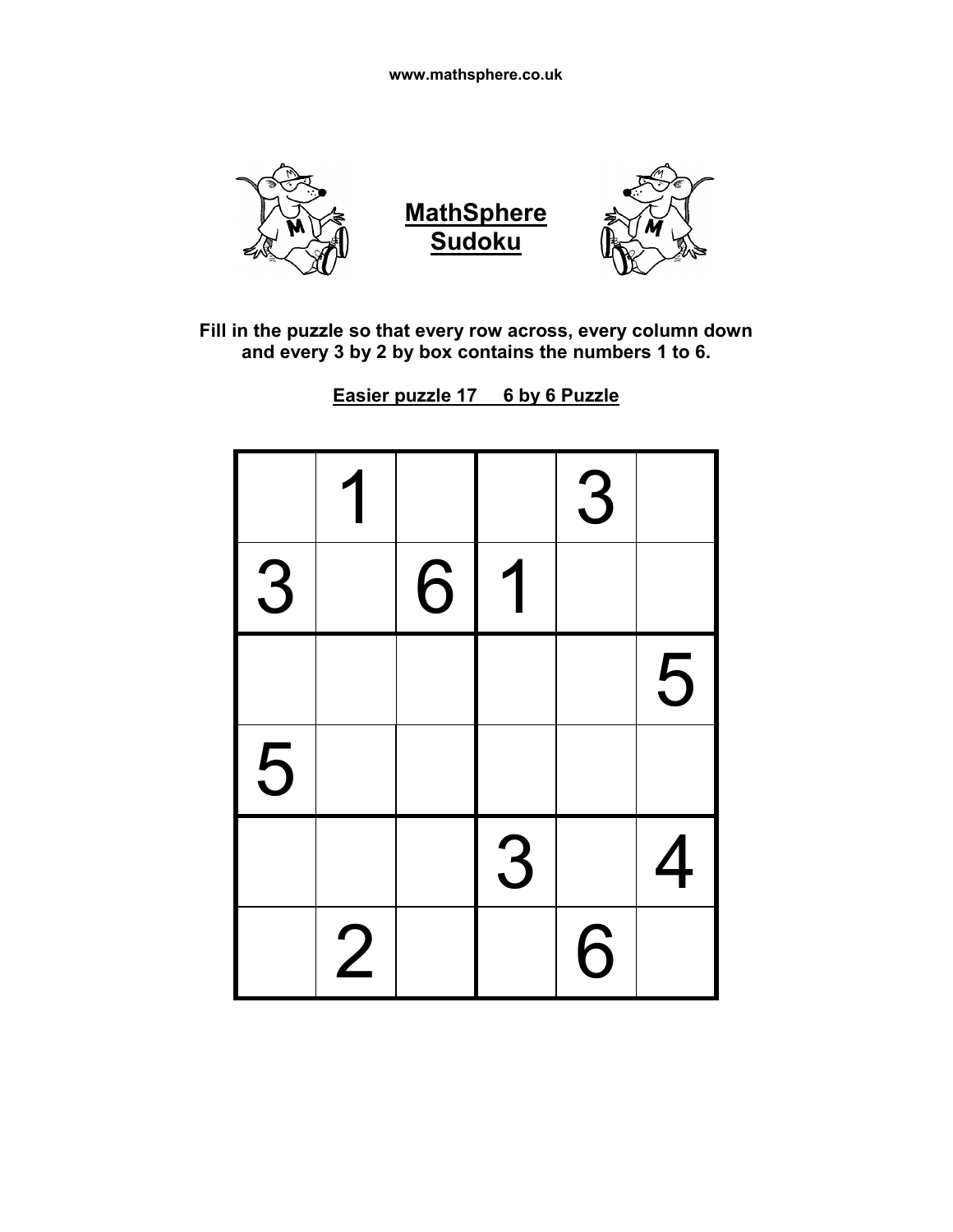

# **Easier puzzle 17 6 by 6 Puzzle answer**

| $\overline{2}$          | $\overline{1}$ | 5              | $\overline{4}$ | 3 <sup>1</sup> | 6                       |
|-------------------------|----------------|----------------|----------------|----------------|-------------------------|
| 3                       | $\overline{4}$ |                | 611            | 5              | $\overline{\mathbf{2}}$ |
| $\overline{\mathbf{1}}$ |                | 3 2 6          |                | $\overline{4}$ | 5                       |
| 5                       | 6              |                |                | 4 2 1          | 3                       |
| $\overline{6}$          | $\overline{5}$ |                | $1 3 2$        |                |                         |
|                         | $\overline{2}$ | $\overline{3}$ | 5              | 6              | 1                       |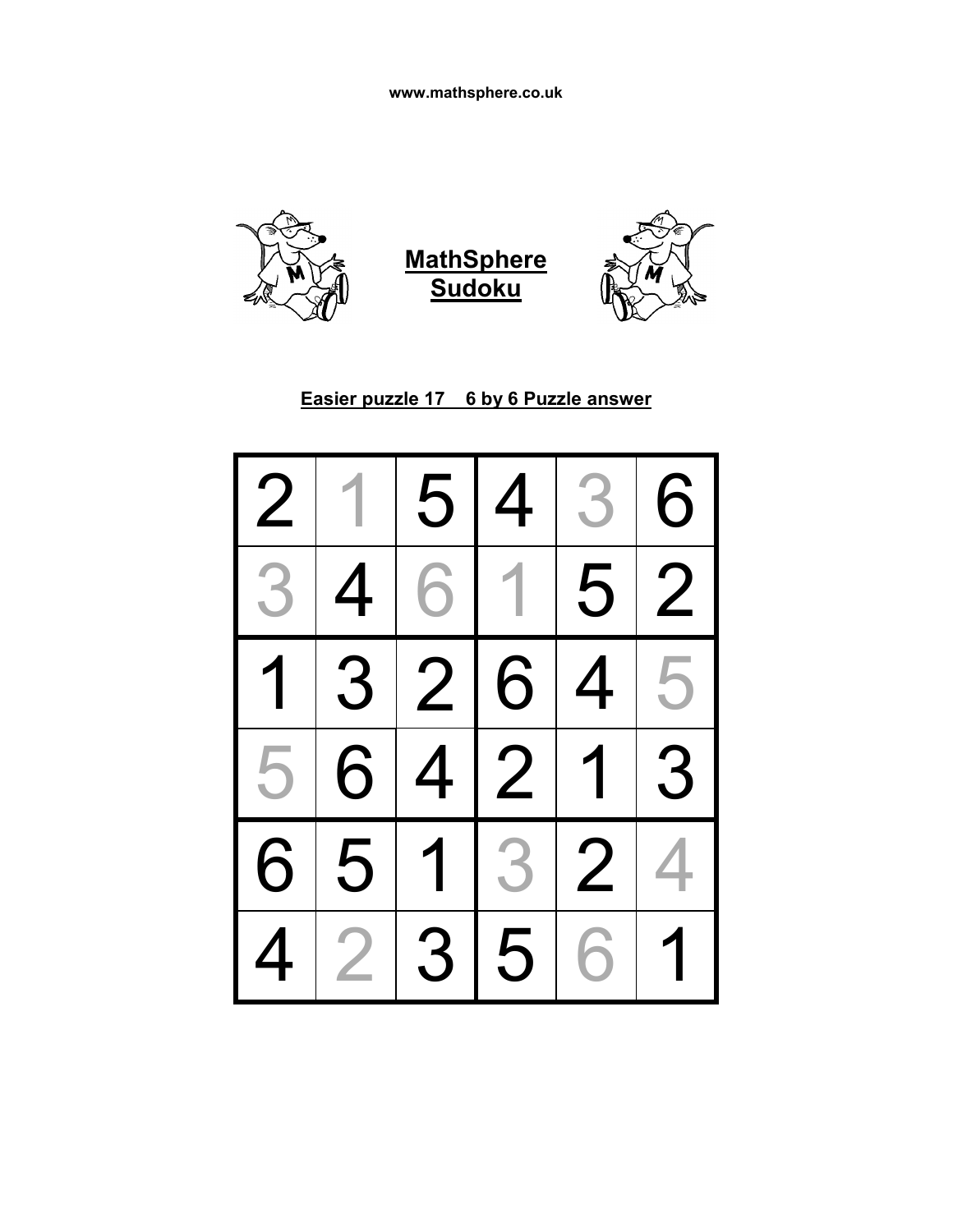

**Easier puzzle 18 6 by 6 Puzzle**

|   |                          | 5 |                | 6              |   |
|---|--------------------------|---|----------------|----------------|---|
|   |                          |   |                | 5              |   |
|   | $\overline{2}$           | 4 |                |                |   |
|   |                          |   | 6              | $\overline{2}$ |   |
| 3 | 6                        |   |                |                | 5 |
|   | $\overline{\mathcal{A}}$ |   | $\overline{c}$ |                |   |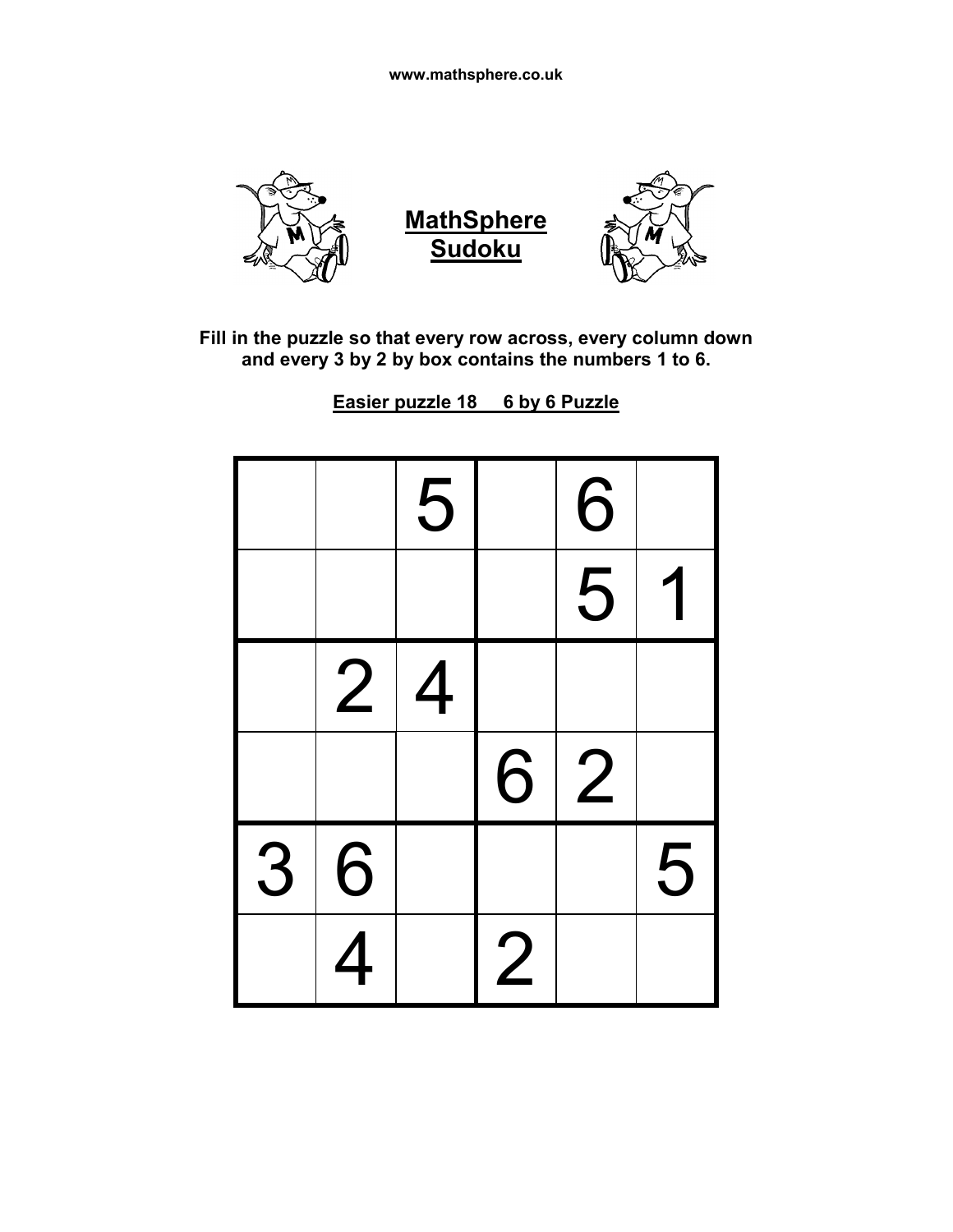





# **Easier puzzle 18 6 by 6 Puzzle answer**

| 4              | 1              | 5              | 3 | 6              | $\overline{2}$ |
|----------------|----------------|----------------|---|----------------|----------------|
| $\overline{2}$ | 3              | 6              | 4 | 5              |                |
| 6              | $\overline{2}$ | 4              | 5 | $\overline{1}$ | 3              |
| $\overline{1}$ | 5              | $\overline{3}$ | 6 | $\overline{2}$ | 4              |
| 3              | 6              | $\overline{2}$ | 1 | 4              | 5              |
|                |                |                |   |                |                |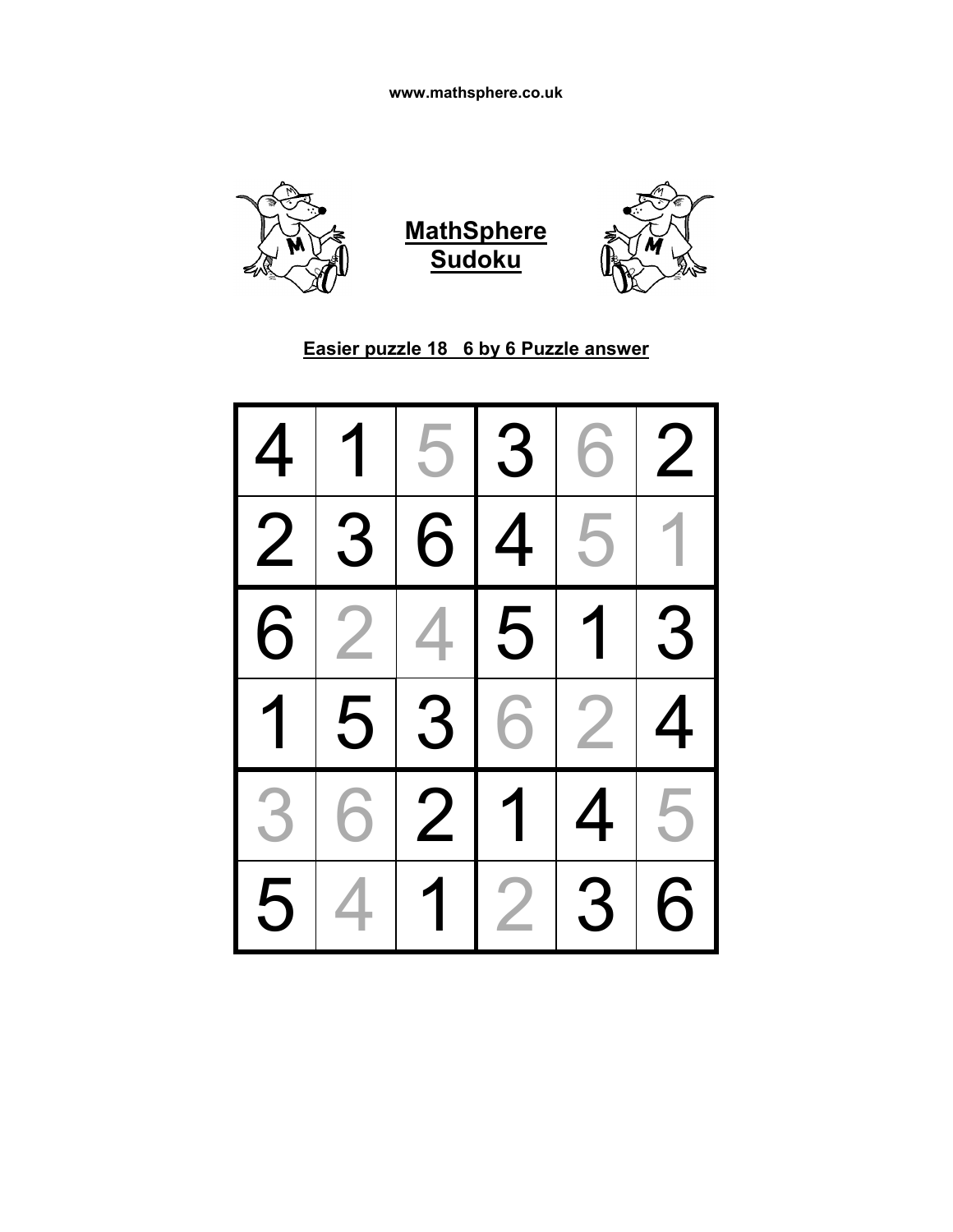

**Easier puzzle 19 6 by 6 Puzzle**

|   | 6                        |   |   | 5              |   |
|---|--------------------------|---|---|----------------|---|
|   |                          | 4 |   |                |   |
|   | 5                        |   |   |                | 6 |
| 6 |                          |   |   | $\overline{2}$ |   |
|   | 3                        |   | 6 |                |   |
|   | $\overline{\mathcal{A}}$ |   |   |                | 5 |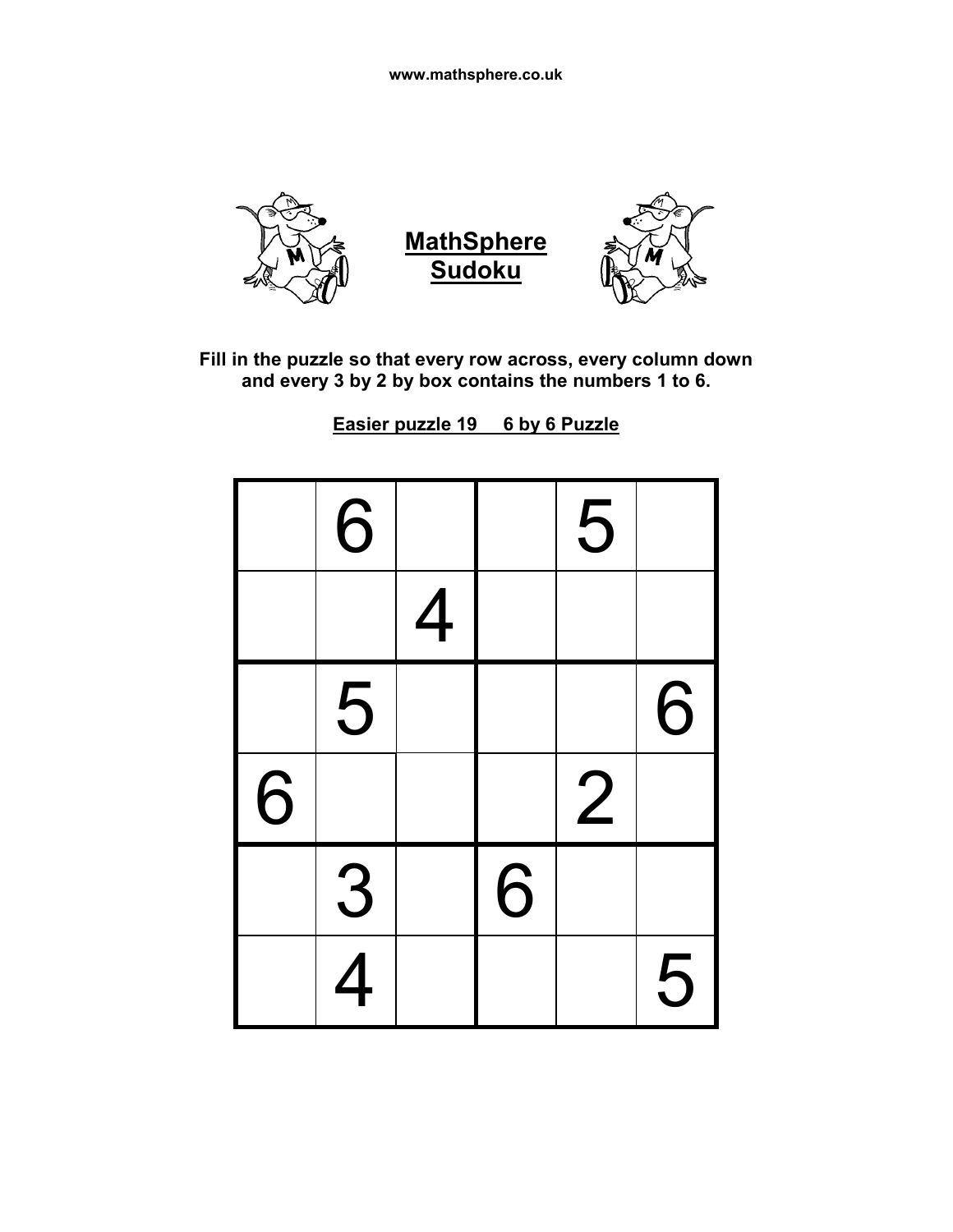

#### **Easier puzzle 19 6 by 6 Puzzle answer**

| 3              | 6              | $\overline{1}$ | 4                        | 5              | $\overline{2}$ |
|----------------|----------------|----------------|--------------------------|----------------|----------------|
| 5              | $\overline{2}$ | 4              | $\overline{\mathcal{L}}$ | 6              | 3              |
| $\overline{4}$ | $\overline{5}$ | 2 3            |                          | $\overline{1}$ | 6              |
| $\overline{6}$ | $\sqrt{1}$     |                | $\overline{3 5}$         | $\overline{2}$ | 4              |
| $\overline{2}$ | 3              |                | 5 6                      | $\overline{4}$ | 1              |
| $\overline{1}$ | 4              | 6              | $\overline{2}$           | 3              | 5              |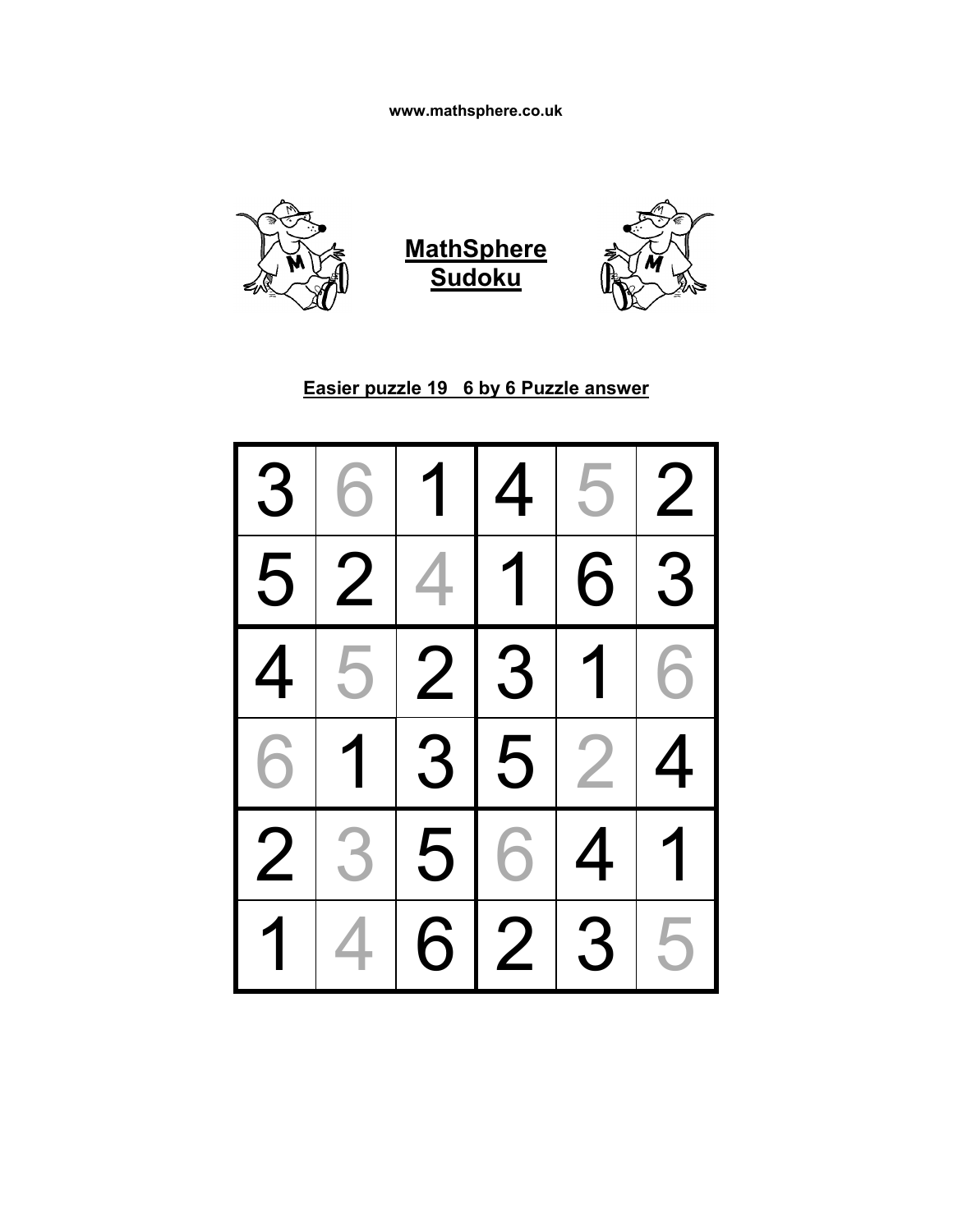

**Fill in the puzzle so that every row across, every column down and every 3 by 2 by box contains the numbers 1 to 6.**

**Easier puzzle 20 6 by 6 Puzzle**

|   |                |   | 6 |                |   |
|---|----------------|---|---|----------------|---|
|   |                | 3 |   | 4              |   |
| 3 |                |   |   | $\overline{2}$ |   |
|   | 4              |   | 3 |                |   |
| 6 | $\overline{2}$ |   |   | 3              | 4 |
|   |                | 4 |   |                |   |